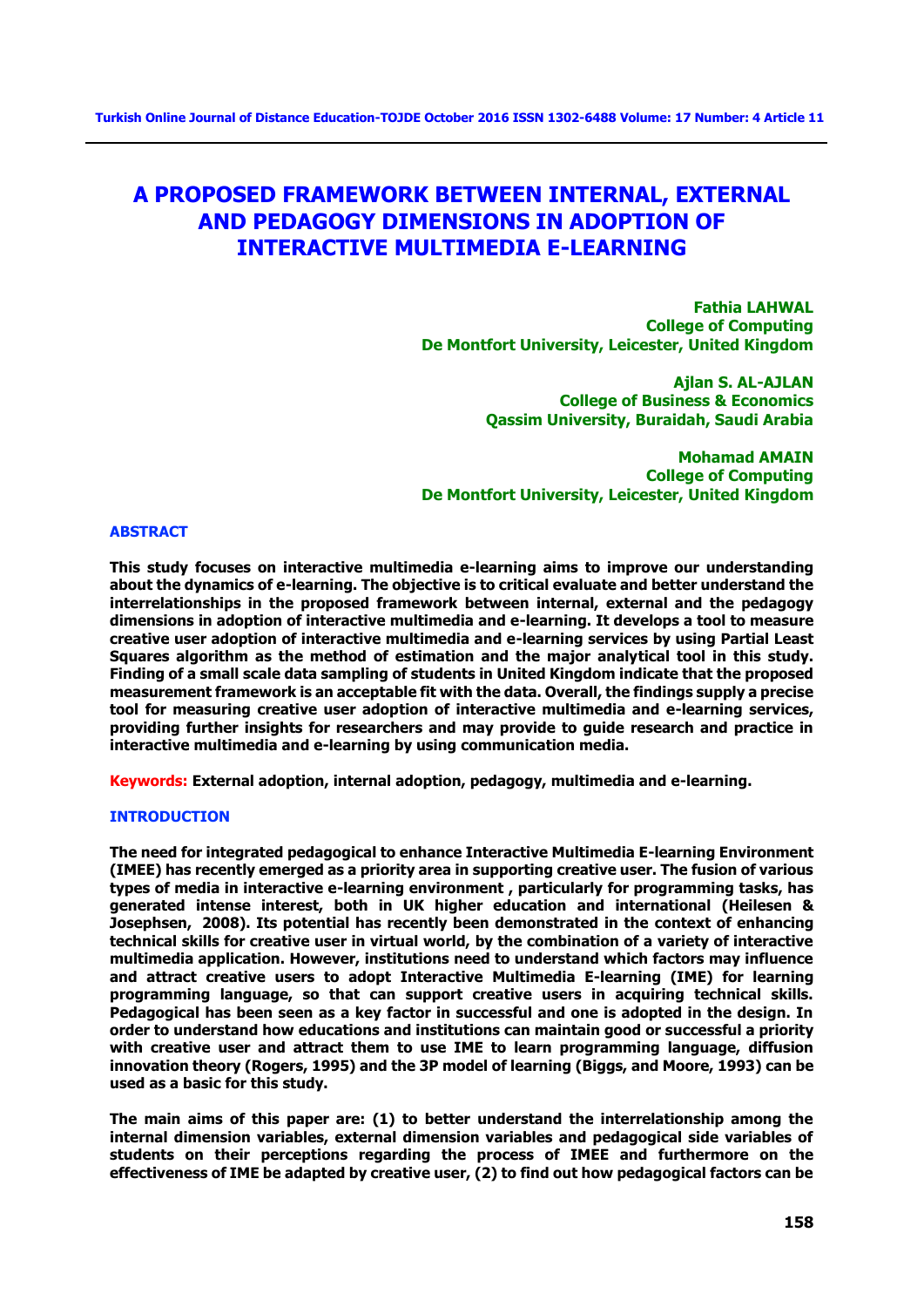**mediator or moderator the effect of the Internal dimension factors and external dimension factors in the perception of IMEE and furthermore on the effectiveness of IME to be adapted by creative user, (3) to discover which of external dimension factors can best mediate the effects of the student perception (Internal dimension) regarding the process of IME and furthermore on the effectiveness of e-learning to be adapted by creative user, (4) to discover which of pedagogical factors can best mediate the effects of the student perception (Internal dimension) regarding the process of interactive multimedia e-learning and furthermore on the effectiveness of e-learning to be adapted by creative user, (5) to discover which of external dimension factors can best mediate the effects of the student perception (Internal dimension) regarding the process of interactive multimedia e-learning and furthermore on the effectiveness of e-learning to be adapted by creative user and (6) to understand more the dynamics of IME and find out how these factors can be different across different systemic level contexts.**

**Our interest is to explore the design of robust instrument from a blend of theories of technology models and trust for measuring creative user adoption of e-learning services. Thus, the rest of this paper is organized as follows: First section focuses on the related theories of adoption, primarily via a literature review examining technology acceptance models, Pedagogy in elearning and online environment studies. This is then followed by an introduction to the measurement model intended for the purposes of this study. Then the explanation and justification of the research method is presented. Finally, we conclude the study's overall findings followed by a discussion and future work for both practitioners and researchers respectively.** 

## **THEORETICAL FOUNDATION**

**This section aims to obtain the key internal, external and pedagogical determinants in order to create a strong tool. This research proceeds primary with the most commonly established theoretical models in the literature of IT acceptance and pedagogical framework followed by interactive multimedia and e-learning related studies.** 

**The theoretical comes up to technology acceptance consist of the Diffusion of Innovation Theory (DOI), Technology Acceptance Model (TAM), and the Theory of Causal Layered Analysis (CLA). The research builds on these to classify the related determinants of the adoption phenomenon and lead the research to the design of a well build up tool.**

## **Adoption of Interactive Multimedia and E-Learning**

**Rogers' modelled a useful framework for studying the adoption process. Many studies of diffusion found that the way targeted adopters perceive the attributes of an innovation is critical and that these perceptions account for 49–87% of the variance in whether or not they adopt. Five significant concepts in the perceived attributes of innovations are (Rogers, 1995):**

- **Relative advantage: represents the additional benefit offered by the innovation in comparison with the existing offer on the market. The degree of relative advantage is often expressed as economic profitability, social prestige, and other benefits.**
- **Compatibility: the degree to which an innovation is perceived as consistent with the existing values, past experiences and needs of potential adopters.**
- **Complexity: the degree to which an innovation is perceived as relatively difficult to understand and use. The more simplistic and less complex the innovations is, the easier it is for someone to adopt.**
- **Observability: the degree to which the results of an innovation are visible to the society at large, or in a social/professional group. If the observed effects are perceived to be small or non-existent, then the likelihood of adoption is reduced.**
- **Trialability: The capacity of potential clients to interact with the innovation. This may include trying out parts of a program or having the opportunity to watch others using a new program.**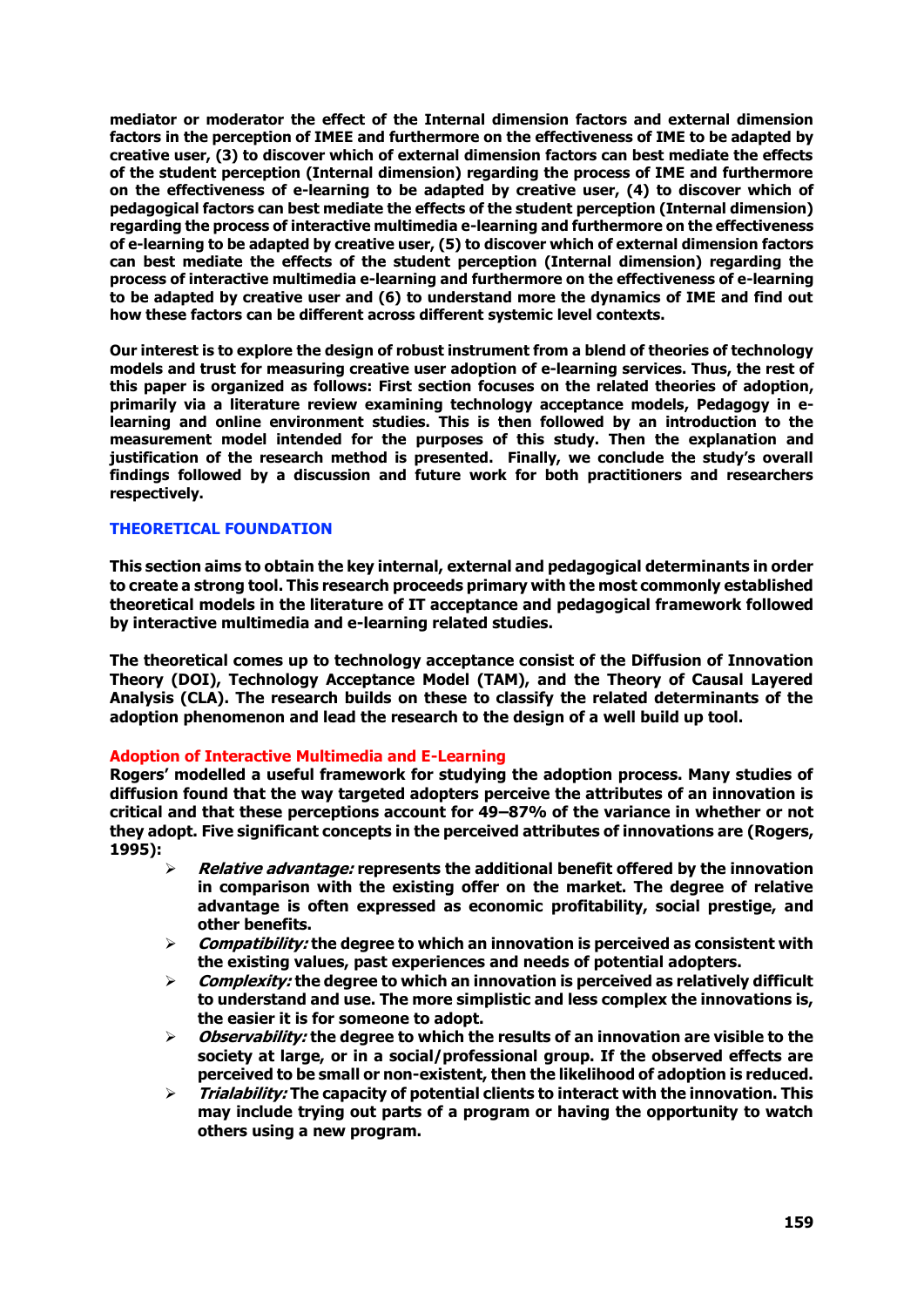#### **The 3p Model: Learning Experiences, Process and Effectiveness Model**

**The 3P model of learning been developed by Biggs and Moore (1993). The 3P's stand for presage, process and product. The pre-existing student variables and contextual and situational issues are the main components of presage section. Student's perceptions regarding their learning environment are assessed under the process part. These perceptions influence students' preferences of learning strategies and how these approaches are implemented. The performance outcomes of the students in the product section (Biggs, Moore, 1993). Examples of representative variables are illustrated in Table 1, that can be used in learning models within each part.**

| The 3P model of student learning |                                                                                                                                                                                                  |  |  |  |  |  |
|----------------------------------|--------------------------------------------------------------------------------------------------------------------------------------------------------------------------------------------------|--|--|--|--|--|
| <b>Presage</b>                   | Student variables, intellectual capability (IC) and abilities, prior<br>knowledge, subject area, teaching methods, personality, culture, home<br>background, time constraints, course structure. |  |  |  |  |  |
| <b>Process</b>                   | Student motivation and behavior, Student learning strategies.                                                                                                                                    |  |  |  |  |  |
| <b>Product</b>                   | Exam results, self-concept, grade point average, satisfaction                                                                                                                                    |  |  |  |  |  |

**Table: 1**

**Current research uses a modified version of Biggs and Moore (1993) model to evaluate these relationships among internal dimension factors, external dimension factors and pedagogical of students on their perception about the process of interactive multimedia elearning and furthermore on the effectiveness of interactive multimedia e-learning environment that affect creative user' decision of the adoption.**

## **Interactive Multimedia and E-Learning Studies and Related Research**

**Studies of latest research have investigated the prospective features that impacts student adoption of e-learning. Biggs and Moore (1993) study adopted Rogers's diffusion of innovation theory (DOI), to find out the essential features that impacts the individuals adoption of e-learning between adult workers in Jordan. The results demonstrated that flexibility, relative advantage, complexity, compatibility, culture, structure, top management support, professional advancement, social contact, external expectations, and social stimulation were greatly correlated to individual's adoption of e-learning initiative. The suggestion is that the features of relative advantage required to be given more highlighting in the adoption of e-learning between individuals (Al-Zoubi, et.al, 2011).**

**Duan et.al, (2010) study aims to examine an innovation adoption perspective, Chinese students' intention of taking up e-learning degrees. Research hypotheses were established based on Rogers's theory. Five innovation adoption attributes suggested by Rogers were modified in the context of e-learning and were used in the survey questionnaire design and data analysis. The study confirmed that only perceived compatibility has significant positive influences on the students' intention of taking up e-learning degrees, which is in line with a number of other innovation adoption studies concerning the significance of compatibility.**

**Hsiu-Li et.al, (2008) conducted an empirical research to explore the relevant factors of adoption in the context of e-learning services among students of Taiwan. They administered a survey questionnaire included a combination of items derived from earlier studies and newly developed items to one hundred and thirty seven young respondents aged from 20 to 30 years old. The findings showed that perceptions of relative advantage and compatibility are significant relationships with their adoption intention. The results are generally consistent with prior research about other technology adoption. In this study, previous e-learning experiences, compatibility and result demonstrability have a significant, direct effect on user's intention of continued use. However, for users without previous experience of using e-learning, compatibility, image and relative advantage have a significant, direct effect on user's intention of adoption.**

**Liaw (2008) study investigates learners' satisfaction, behavioral intentions, and the effectiveness of the Blackboard e-learning system among students in university central**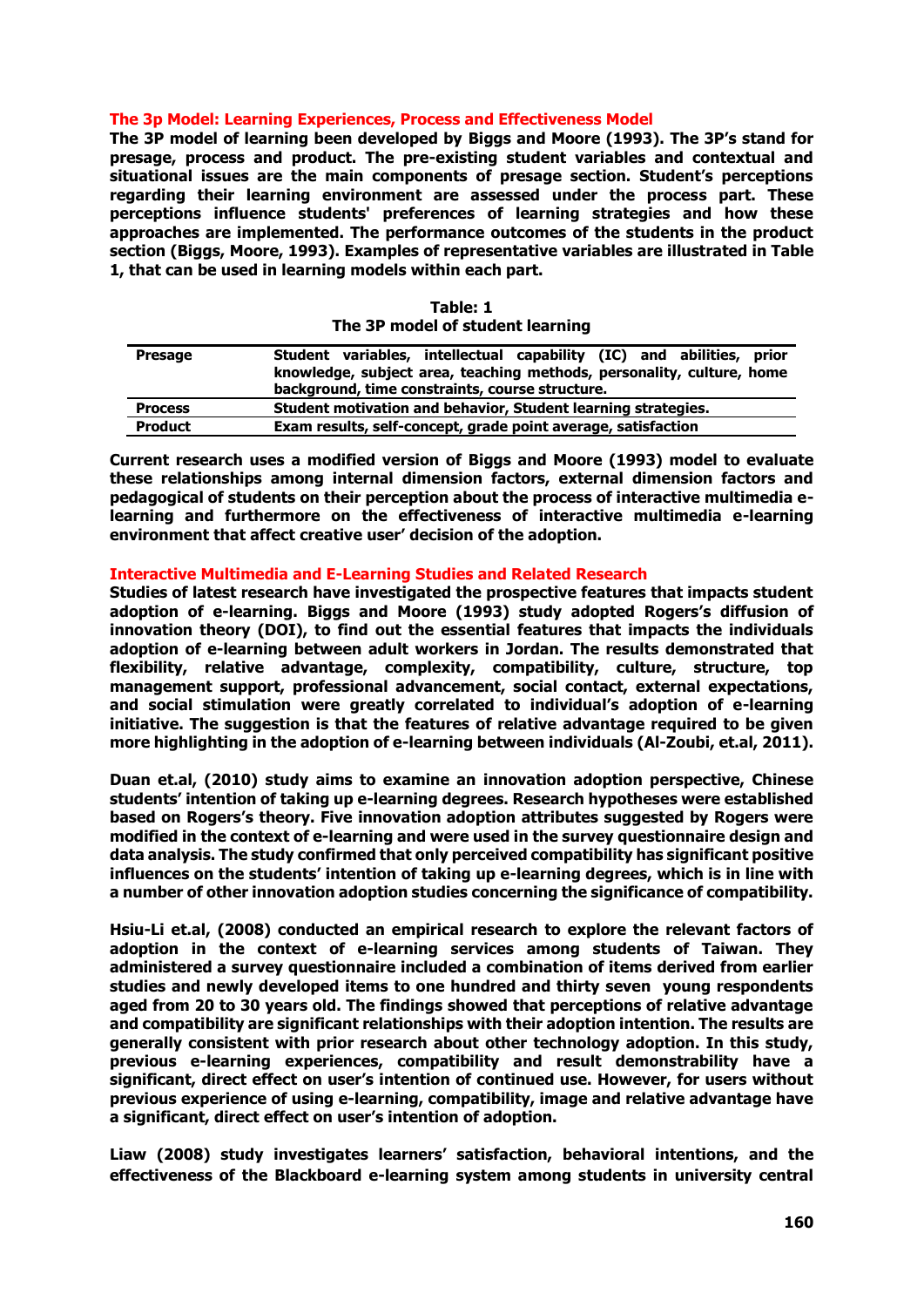**Taiwan. The study integrates multidisciplinary perspectives that included motivation; social cognitive theory (SCT), theory of planned behavior (TPB), and technology acceptance model (TAM). The findings showed that learners' characteristics will influence learners' perceived satisfaction, and perceived usefulness of a product.** 

**By utilizing the theory of technology acceptance model, flow theory and the theory of media richness, Liu et.al, (2009) develop an integrated theoretical model to investigate users' acceptance of streaming media for e-learning by who are both learners and system users. The study proposes three typical groups of presentation types of e-learning that impact users' perceptions: text with auditory, video with supplementary audio, and audio–video by way of a display of corresponding text. The investigation carried out a random sampling to allocate student to three groups .Subjects in all groups were offered access to a module of self-study e-learning system. Between the three groups test only the presentation form of the streaming media for e-learning was varied. After finishing the complete sessions, the subjects who done all four weeks sections of the course were invited to fill in the survey again. It yielded 88 usable responses, giving an overall net response rate of 73%. The results of this study showed that all constructs have a reasonable reliability and validity. These results have practical suggestions for those concerned in adding streaming media into e-learning.**

**Finally, (Roca, et.al, 2006; Sanchez & Hueros, 2010) study considered decomposed technology acceptance model in the context of an e-learning services. Based on theoretical background such as TPB, TAM, EDT and users' satisfaction they propose a research framework which identifies several attributes as likely predictors of e-learning continuance intention. The results from this study suggest that ease of use, playfulness and usefulness are considered important issues in IT usage.** 

**In the earlier discussed study of Duan et.al, (2010), it is significant to note that the targeted sample was young students enrolled as a full time undergraduate in a chins university, which confines the results from being generalized to either whole or other population, such as mature students and part time. Liaw (2008) stress the significance of considering perceived satisfaction, behavioral intention, and effectiveness of e-learning factors for a better understanding of the phenomenon. (Liaw, 2008; Roca, et.al, 2006) rightly incorporate in their studies these behavioral intention factors. However, effectiveness of e-learning factors were not included in Roca, et.al, (2006) studies. In contrast, Liaw (2008) represent that the effectives of e-learning can be influenced by multimedia instruction, interactive learning activities, and elearning system in his study in one entity; however, dividing trust into two dimensions, i.e. trust in Internet and government should provide a better explanation for the relevant factors of adoption.**

## **An Integrated Measurement Framework**

**This research is based on a combinations of pedagogical strategies Ryberg (2007) with Heilesen and Jensen' frame that consists of internal and external dimensions (Heilesen, Josephsen, 2008). These two dimensions were initially modified by Heilesen, & Josephsen, (2008) by combing diffusion theory Rogers (1995) with a little modified version of Causal Layered Analysis (CLA) (Inayatullah, 2003). Current study centers around the combination of pedagogical strategies Ryberg (2007), with the external dimension that can be measured and quantified, and an internal dimension, the perception, that is relative to individual (Heilesen, Josephsen, 2008). We believe that these three dimensions influence student perceptions regarding the process of learning environment and furthermore on the effectiveness IMEE which is shown in the IME Adoption Model as in Fig. 1. To investigate factors that have influenced creative user's adoption decision, we focus on three major dimensions as the central construct; namely: 1) Internal dimension, 2) External dimension and 3) Pedagogical side.**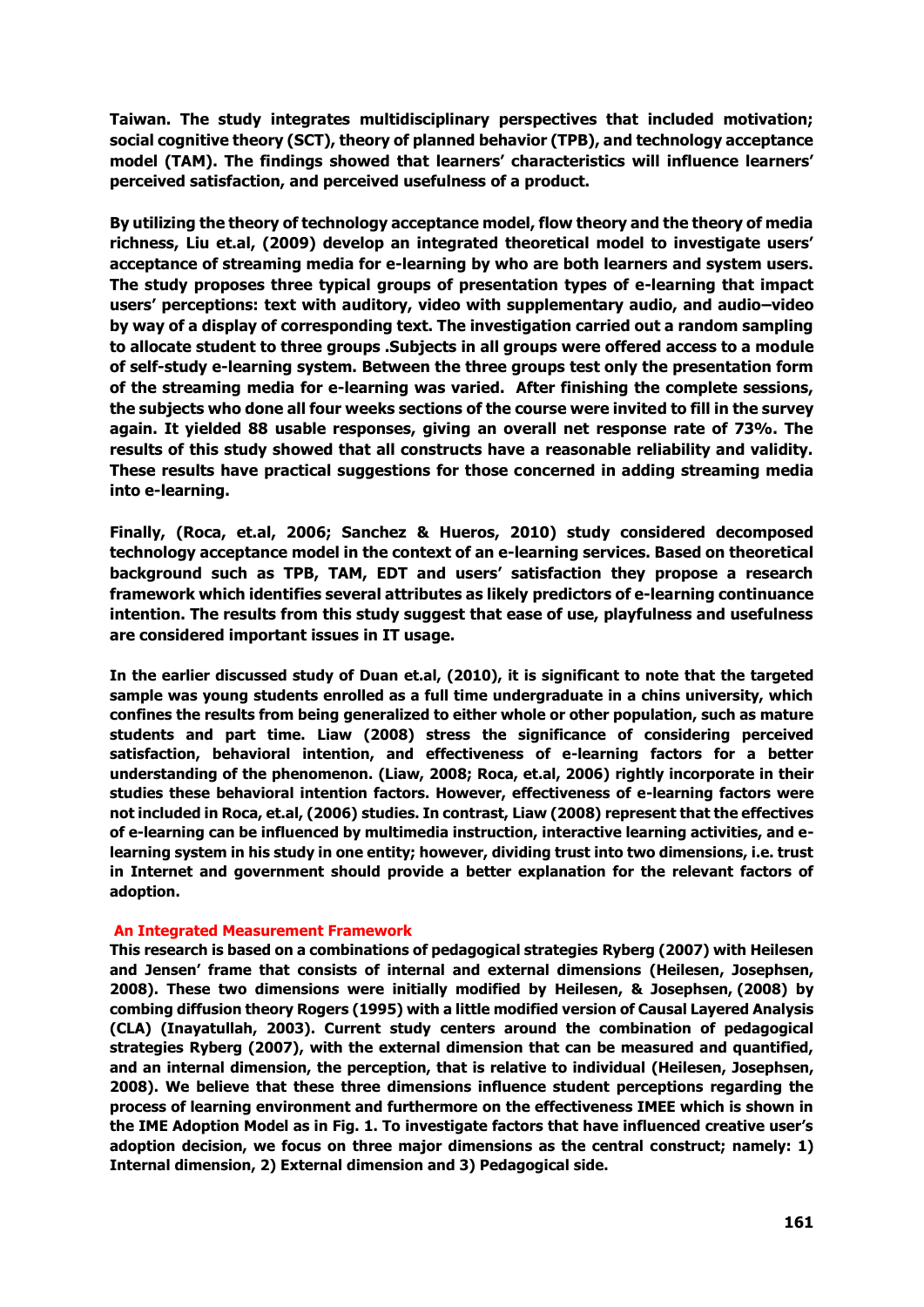

**Figure: 1 The Core Hypothesized Framework**

**Internal dimension: For the internal dimension, current study adapted Biggs' three constructs, student variables, prior knowledge, intellectual capability (IC) and ability, to match internal dimension on current research framework. We call our modified constructs (1) prior educational and knowledge (2) skills and experiences, and (3) characteristic of the student and ability.** 



**Figure: 2 The Core Hypothesized Framework**

**We believe that these three constructs influence student perception regarding the process of learning environment and furthermore on the effectives of IMEE which is shown in detailed internal dimensions model Fig. 2 that can be adapted by creative user. Therefore, to further clarify such relationship, the first hypothesis is developed as:** 

> **H1: There are multiple features for each of the three constructs as in Fig. 2. For example, for prior educational and knowledge, there are features such as academic specialization; student attitude, and prior of the value of interactive multimedia e-learning. For skills and experiences of the student, facets include experiences.**

**External dimension: This study centers around the five factors of Heilesen' external dimension: (1) technology supported learning (2) physical (3) economic implication (4) culture setting (5), and social. We believe that these five factors influence student perception regarding the process of learning environment and furthermore on the effectives of IMEE which is shown in detailed internal dimensions model to be adapted by creative user as Fig. 1. So, to further clarify such relationship, the first hypothesis is developed as:**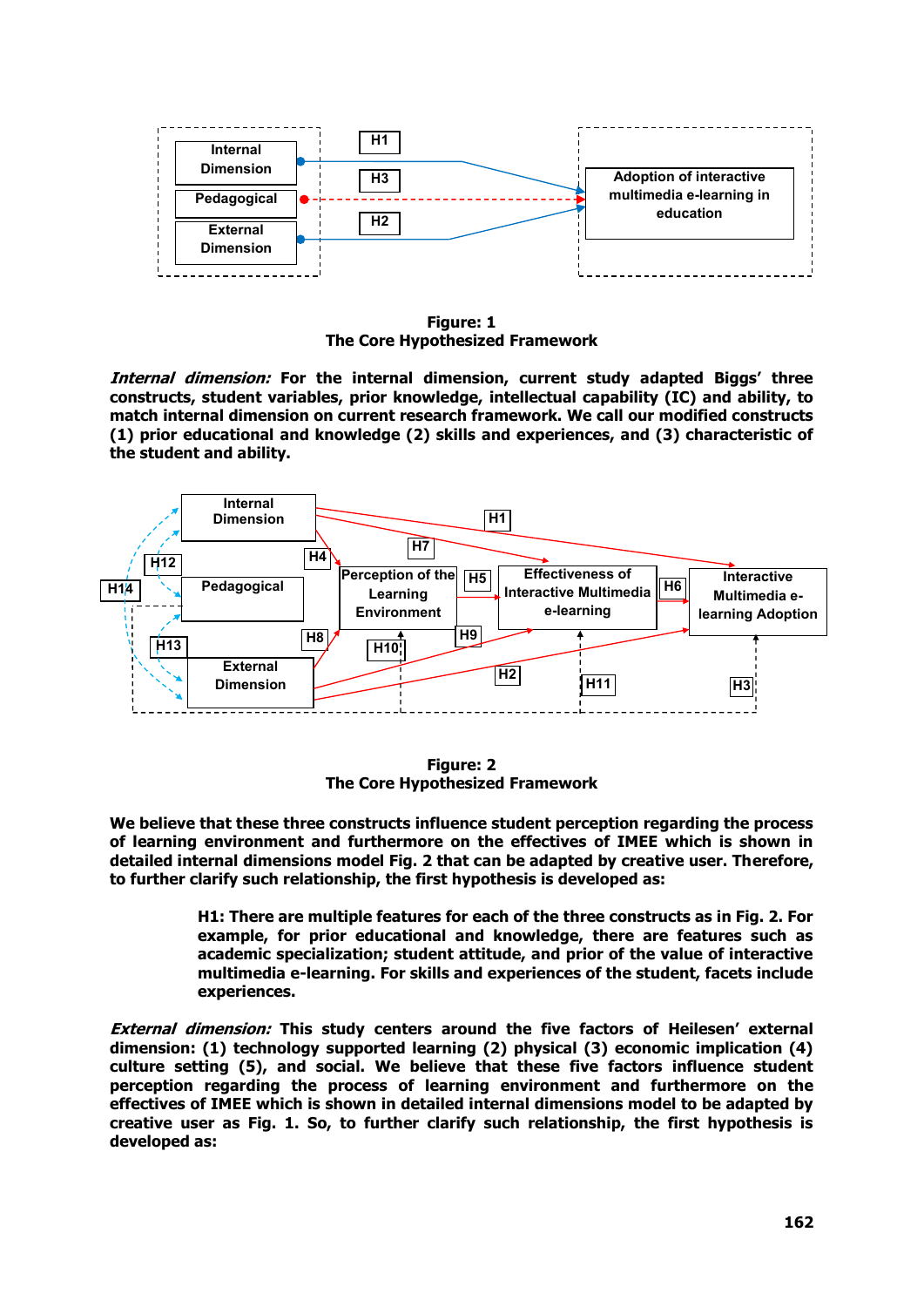**H2: External Dimension will significantly influence on the perception of the learning environment, furthermore, in the effectiveness of the IMEE to be adapted by creative user.** 

**Pedagogy Strategies: it is based on Ryberg' perspective of learning processes (Ryberg, 2007). Ryberg (2007) developed the model that was argued those three central dimensions of PBL/POPP that could be extracted. Our pedagogy side centres on Problem Based Learning approach as a wide concept to cover a broad range of more student centred learning approaches that feature processes of enquiry, and with a focus on critical knowledge production and distribution, experientially based pedagogy favoring learning as knowledge construction through collaboration in groups and through problem-orientation rather than the acquisition of a given body of knowledge ( Ryberg, 2007).** 

**We believe that these four constructs influence student perception regarding the process of IMEE and furthermore on the effectives of IMEE which is shown in detailed pedagogy strategy of IME adoption model. Thus, the following hypothesis is posted:** 

> **H3: Pedagogical dimension with internal and external dimensions will significantly influence on the perception of the learning environment, furthermore, in the effectiveness of the IMEE.**

> **H4: Pedagogical dimension will significantly moderator the internal and external dimensions on the perception of the learning environment, furthermore, in the effectiveness of the IMEE.**

> **H5: Pedagogical dimension will significantly mediator the internal and external dimensions on the perception of the learning environment, furthermore, in the effectiveness of the IMEE to be adapted by creative user.**

#### **RESEARCH METHOD**

#### **The Construction of Research Tool**

**A questionnaire, the IME Questionnaire (IMeLQ), was developed by the researchers for use in this research to gather data on creative user adoption of IMEE for empirical analysis. It contained closed-ended Likert five-point scale items 1 (Completely disagree) to 5 (Completely agree), open-ended question items and demographic items. The chosen constructs were operationalized using validated items from previous studies. These items were adapted for e-learning services. Therefore, the IMeLQ contained the following four main parts: (1) Internal Dimension, (2) Pedagogical, (3) External Dimension (4) Demographic Information.**

**The internal dimension examines the personal attitude values experience, and ability and interest that corresponding to compatibility perceived attributes of innovations was adopted from Everett (Duan, et.al, 2010; Haverila, 2010; Haverila, & Barkhi, 2009), who used the instrument developed by Biggs and Moore (1993 ).** 

**In pedagogy dimension the items that represent content of the instructional design were adopted from Debevc, & Bele, (2008), who used the instrument developed by SUMI (Software Usability Measurement Inventory) evaluation. The SUMI is a reliable method for assessing the quality of use of software products. It is supported by an extensive reference database embedded in an effective analysis and report generation tool; it has been developed, validated and standardized on an international basis.**

**External dimension items to measure the systemic level factors comprises social, culture, economic, historical, physical and technological. The systemic level roughly matches the external dimension of Roger's attributes were adapted from Moore, Benbasat, (1991) is general enough to be used with modification for the type of innovation being studied.**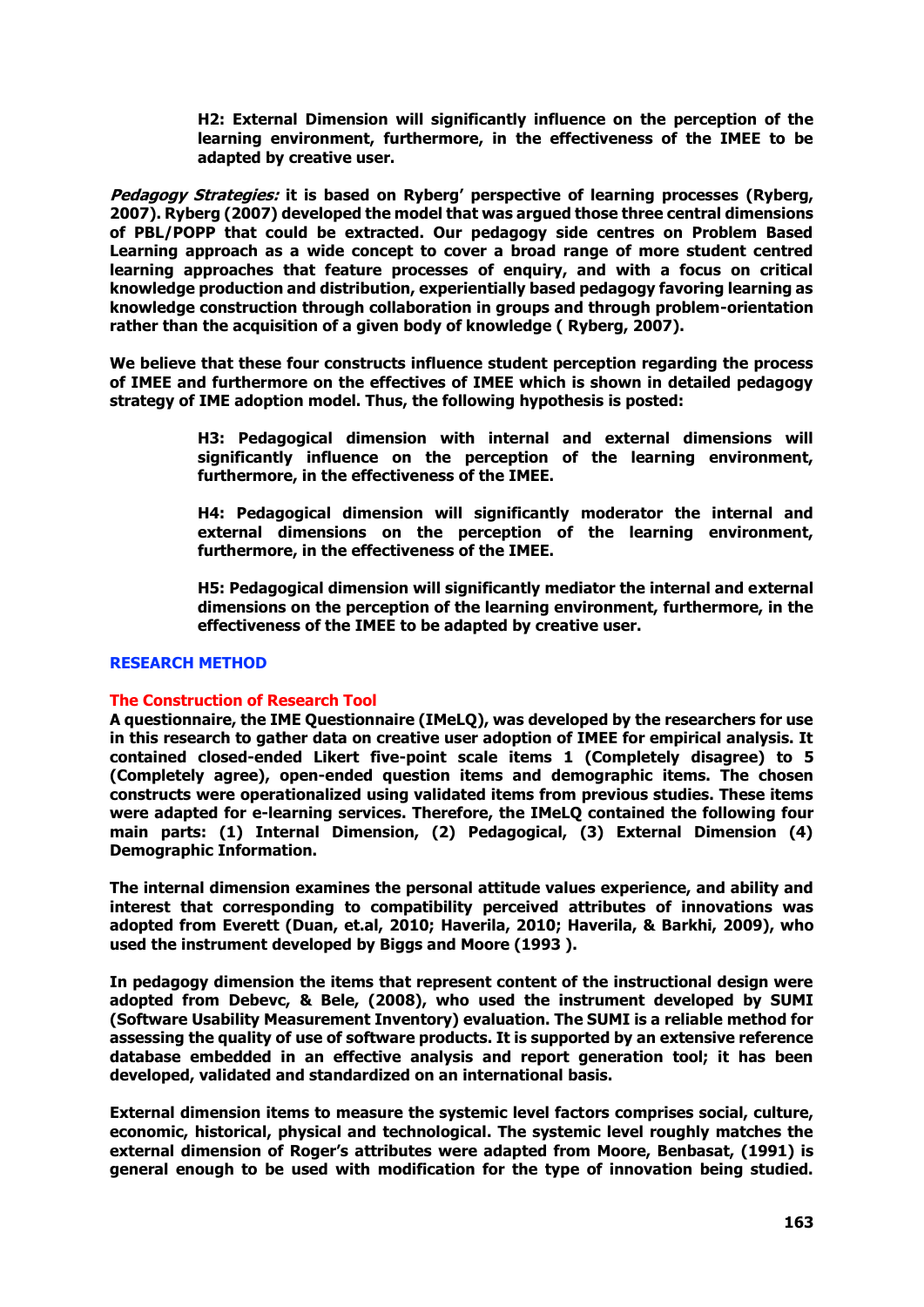**Rogers (1995) acknowledged the work done by Moore, Benbasat, (1991) and agreed that the items can be applied to any particular innovation.**

## **Pre-Test and Pilot Study**

**First step: it was decided to organize a session of seven under-graduate students asking them to complete a self-administrated questionnaire. Subsequently, participants were asked for comment and give any feedback on the instrument concerning any unclear wording or vagueness. Besides, the pilot testing aimed to guesstimate the time required to complete the questionnaire. Because some minor modifications were made with pilot testing, but in the main questions and instructions were found to be satisfactory. The middling time of completing the questionnaire was from twenty to twenty five minutes, which was considered a reasonable time.**

**Second step: a literature review was performed to launch an appropriate sample size for the pilot test. According to Denscombe (2010) suggests that for small-scale data collection the sample should contain thirty to two hundred responses. However and Oates (2005) states that researchers should have a sample that involves at least thirty responses for small-scale projects. Besides, he argues that a sample fewer than this may effect in the analysis becoming unreliable.**

**Based on these suggestions of prior studies, the current research succeeded in having thirty three usable observations from students at DMU. The aim of this stage was to check the reliability of its instrument and prove its clearness and the meaningfulness of its items. The accepted cut-off value for reliability should be equal or greater than 0.50 or above 0.70. Results showed all the constructs exceeded the threshold value of 0.70, except friend influence and self-efficacy, which scored 0.66 and 0.64 respectively, which is still considered an adequate level of reliability. Consequently, it can be confirmed that the instrument is reliable and ready for the main study.**

## **THE CONFIRMATORY STUDY**

## **Data Collection**

**There are four parts in the questionnaire; part A, respondents were ask to rate their perception, about IME usage, that is relative to individual using five point Likert scale. The statements are derived from the 3P model created by Biggs and Moore (1993) and include other items as well from Moore and Benbasat (1991). There are three categories of questions: Presage (15 measure), Process (5 measures) and Product (3 measures). Meanwhile in part B, respondents were ask to rate their opinion about pedagogical strategies. In part C, respondents were ask to rate their perception about systemic level of IMEE using Likert scale ranging from 1-point (strongly disagree) and 5-point (strongly agree). Finally, the research surveyed other important issues such as participant demographics in part D was used to collect demographic information such as gender, age, mode of study, highest level of education, and academic specialization. The data collection was performed using special Internet-based software called "Survey" owned and operated by Kokteyl, Inc (http://www.surveey.com/survey/Communication.aspx). This software is frequently used in various kinds of research and for data gathering activities. The questionnaire is first created with the "Form Editor" software and then an E-Mail describing the nature of the study with an Internet link to the actual questionnaire was sent to the respondents as well as given some questionnaire to volunteer students.**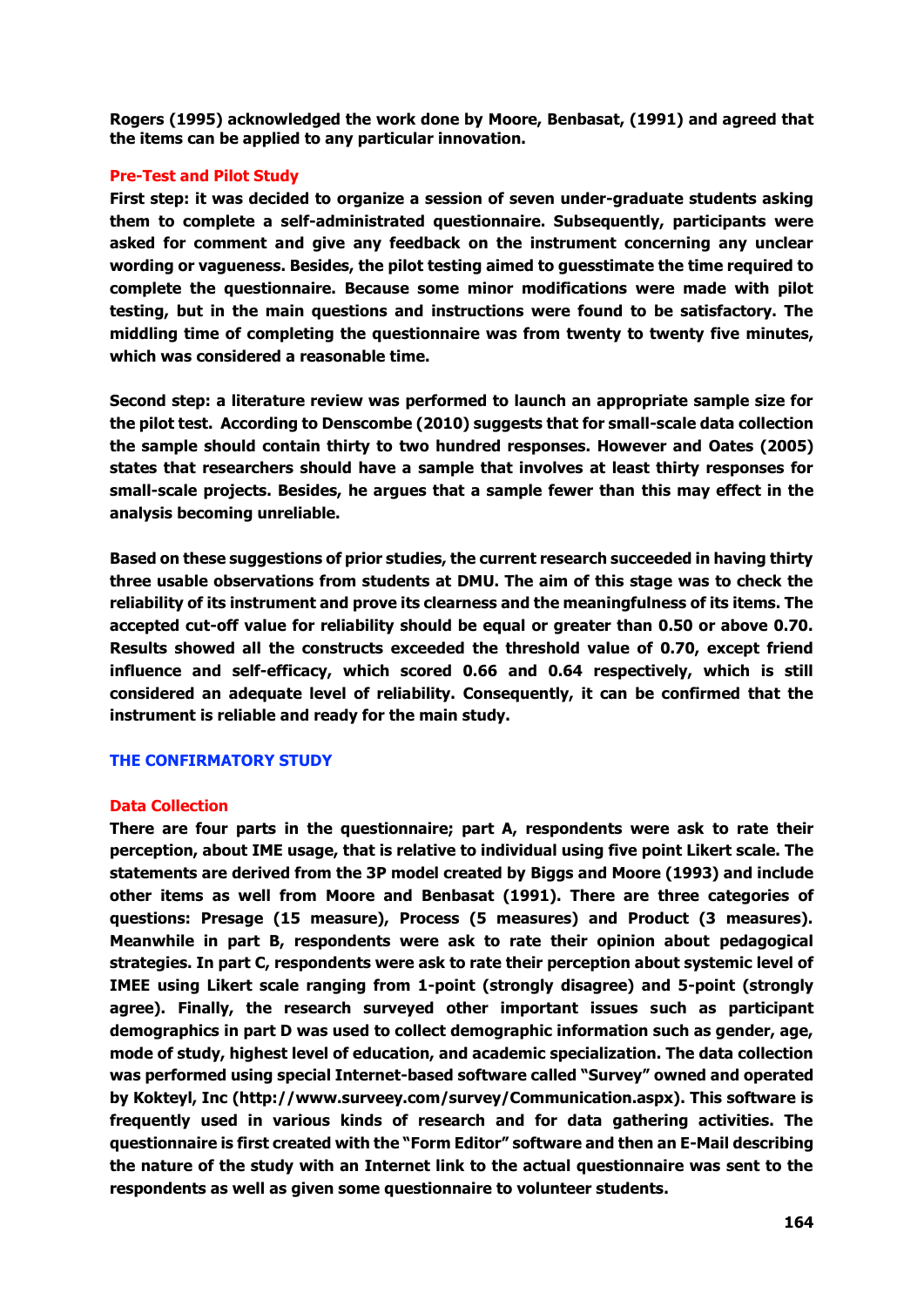## **Model Estimation**

**The Partial Least Squares algorithm was used as the method of estimation and the major analytical tool in this study. As the model involves hierarchical higher order constructs, viz. communication and mediation, the two-steps approach ( Agarwal & Karahanna, 2000; Henseler, et.al, 2007) to modelling higher order latent variables in the context of PLS modeling was favored over the more common hierarchical components approach (also dubbed repeated indicators approach inasmuch as the latter was shown to yield biased and less consistent estimates (especially in the case of small samples) with respect to the former (Wilson, Henseler, 2007).**

## **Principal Components Analysis**

**The PCA of mediation indicators was carried out with the software SPSS 18. The Kaiser criterion pointed to a three-component solution, rotated obliquely with the Promax algorithm.** 

| <b>Pattern Matrix</b>                                                                |       |                |   |  |  |  |  |
|--------------------------------------------------------------------------------------|-------|----------------|---|--|--|--|--|
| <b>Component</b>                                                                     |       | $\overline{2}$ | 3 |  |  |  |  |
| IN 1                                                                                 | .821  |                |   |  |  |  |  |
| IN 2                                                                                 | 1.011 |                |   |  |  |  |  |
| IN 3                                                                                 | .968  |                |   |  |  |  |  |
| IN 4                                                                                 | .495  |                |   |  |  |  |  |
| IN_5                                                                                 |       | .789           |   |  |  |  |  |
| IN 6                                                                                 |       | .487           |   |  |  |  |  |
| <b>IN 7</b>                                                                          |       | .622           |   |  |  |  |  |
| IN 8                                                                                 |       | .851           |   |  |  |  |  |
| IN 9                                                                                 |       | .649           |   |  |  |  |  |
| .987<br>IN 10                                                                        |       |                |   |  |  |  |  |
| <b>Extraction Method: Principal Component Analysis. Rotation Method: Promax with</b> |       |                |   |  |  |  |  |
| Kaiser Normalization, a. Rotation converged in 4 iterations                          |       |                |   |  |  |  |  |

**Table: 2 Pattern matrix of the Principal Components Analysis of the Mediation construct items**

**As evidenced in the pattern matrix reported in Table 2, the first component is correlated with the first four items while the third one is formed by the sole IN\_10 variable. In the three-componential space, the communality of IN\_9 is quite low thereby betraying insufficient quality of representation. Moreover, the loading of IN\_4 onto the first component is on the verge of practical significance with respect to sample size. However, the items were not removed because the more cogent PLS estimation verdict is pending.**

## **PLS Estimation of Mediation Model 1**

**First step: The estimated model was a model wherein only first-order constructs were specified. Thus, instead of being regressed on the second-order constructs, namely communication and mediation, the dependent constructs were regressed on the first-order dimensions thereof. The estimation was carried out using the Partial Least Squares (PLS) Algorithm with the centroid weighting scheme inasmuch as it proved to be best suited for the detection of small effects purportedly involved in the two rival research models to be estimated, especially moderation effects and, to a lesser extent, indirect effects. The measurement mode was specified as reflective (mode A) within all blocks, as the indicators consist of attitudinal data. The package plspm of the R software environment was used for the purposes of the first-step estimation because of the data management facilities, while the SmartPLS software was used during the second step on account of its moderation effects utilities.**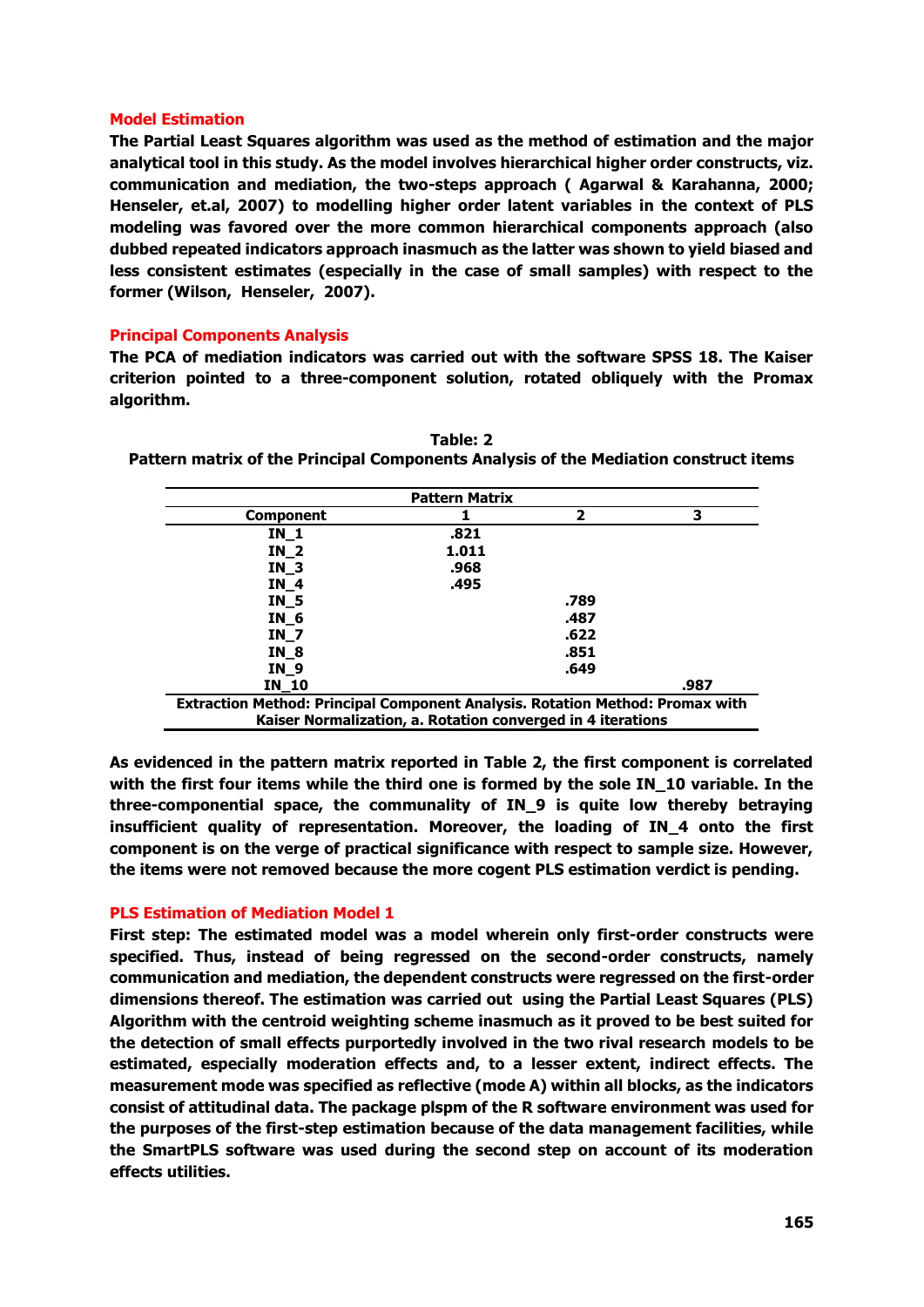| rsychomed ic properties or the original latent variables in the mist-stage estimation |         |        |         |            |  |  |  |
|---------------------------------------------------------------------------------------|---------|--------|---------|------------|--|--|--|
|                                                                                       | C.alpha | DG.rho | eig.2nd | <b>AVE</b> |  |  |  |
| <b>SI</b>                                                                             | 0.394   | 0.670  | 1.009   | 0.532      |  |  |  |
| TI                                                                                    | 0.230   | 0.599  | 0.882   | 0.612      |  |  |  |
| $\mathbf{C}\mathbf{I}$                                                                | 0.300   | 0.617  | 0.999   | 0.462      |  |  |  |
| VI                                                                                    | 0.204   | 0.715  | 0.887   | 0.516      |  |  |  |
| <b>TR</b>                                                                             | 0.441   | 0.725  | 0.937   | 0.469      |  |  |  |
| <b>RA</b>                                                                             | 0.705   | 0.772  | 2.273   | 0.345      |  |  |  |
| <b>PRI</b>                                                                            | 0.510   | 0.756  | 0.993   | 0.405      |  |  |  |
| <b>PRE</b>                                                                            | 0.000   | 0.399  | 0.893   | 0.548      |  |  |  |
| IC                                                                                    | 0.686   | 0.793  | 1.096   | 0.439      |  |  |  |
| LT                                                                                    | 0.487   | 0.796  | 0.678   | 0.661      |  |  |  |
| <b>POLE</b>                                                                           | 0.799   | 0.855  | 1.116   | 0.464      |  |  |  |
| ADOPTE*                                                                               | 1.000   | 1.000  | 0.000   | 1.000      |  |  |  |
| <b>GOF</b>                                                                            | 0.468   |        |         |            |  |  |  |
| *The psychometric properties could not be assessed because the measurement            |         |        |         |            |  |  |  |

| Table: 3                                                                               |
|----------------------------------------------------------------------------------------|
| Psychometric properties of the original latent variables in the first-stage estimation |

**model parameters were fixed for identification purposes.**

**Table 3 displays the psychometric properties of the original latent variables in the first-stage estimation. The first-step estimation results show that some constructs cannot boast acceptable psychometric properties. More specifically, the blocks SI, TI, CI, VI, TR, RA, PRI, PRE, IC, LT and POLE are shown to be deficient in terms of reliability (as measured by coefficient Cronbach alpha (Must be greater than 0.7.) and coefficient rho of Dillon-Goldstein(Must be greater than 0.6), validity (assessed by the Average Variance Extracted, herein AVE (Must be greater than 0.5)) and/or unidimensionality (appraised through the second Eigen value (Must be smaller than 1 and possibly much smaller that the first one) of the spectral analysis).**

**In order to gauge the extent to which the inverse items are the source of the above mentioned psychometric defects, Table 4 exhibits the loadings of the original items, as well as their standard errors and 95% confidence intervals obtained through resembling (bootstrap 1000 replications).**

|                   | <b>Original</b> | Mean.Boot | <b>Std.Error</b> | perc.025 | perc.975 |
|-------------------|-----------------|-----------|------------------|----------|----------|
| $SI_3$            | $-0.233$        | $-0.210$  | 0.223            | $-0.583$ | 0.243    |
| $TI_3$            | $-0.469$        | $-0.454$  | 0.162            | $-0.716$ | $-0.090$ |
| $CI_3$            | $-0.437$        | $-0.270$  | 0.466            | $-0.819$ | 0.912    |
| RD <sub>4</sub>   | 0.571           | 0.574     | 0.087            | 0.398    | 0.733    |
| $VI_1$            | 0.215           | 0.222     | 0.400            | $-0.596$ | 0.888    |
| $VI_2$            | 0.995           | 0.889     | 0.237            | $-0.104$ | 1.000    |
| <b>TR_3</b>       | 0.124           | 0.163     | 0.429            | $-0.706$ | 0.899    |
| <b>RA 1</b>       | 0.153           | 0.122     | 0.255            | $-0.421$ | 0.577    |
| <b>RA 2</b>       | 0.085           | 0.057     | 0.248            | $-0.444$ | 0.507    |
| <b>RA_3</b>       | 0.353           | 0.322     | 0.210            | $-0.144$ | 0.653    |
| <b>RA</b> 8       | 0.577           | 0.558     | 0.121            | 0.281    | 0.764    |
| <b>PRI 1</b>      | $-0.041$        | 0.101     | 0.433            | $-0.620$ | 0.907    |
| PRI <sub>2</sub>  | 0.444           | 0.438     | 0.292            | $-0.202$ | 0.863    |
| PRI <sub>3</sub>  | 0.986           | 0.746     | 0.426            | $-0.662$ | 0.996    |
| PRE 1             | 0.764           | 0.451     | 0.569            | $-0.750$ | 0.890    |
| PRE <sub>2</sub>  | 0.832           | 0.473     | 0.619            | $-0.800$ | 0.920    |
| PRE <sub>3</sub>  | 0.687           | 0.377     | 0.525            | $-0.706$ | 0.811    |
| PRE <sub>4</sub>  | $-0.904$        | $-0.371$  | 0.733            | $-0.926$ | 0.968    |
| PRE <sub>5</sub>  | $-0.284$        | $-0.091$  | 0.453            | $-0.703$ | 0.807    |
| $IC_1$            | 0.763           | 0.626     | 0.325            | $-0.390$ | 0.944    |
| IC <sub>2</sub>   | 0.838           | 0.674     | 0.276            | $-0.201$ | 0.903    |
| IC <sub>3</sub>   | 0.764           | 0.619     | 0.298            | $-0.307$ | 0.901    |
| $IC_4$            | 0.686           | 0.557     | 0.229            | $-0.082$ | 0.815    |
| $IC_5$            | 0.500           | 0.418     | 0.291            | $-0.358$ | 0.796    |
| $IC_6$            | 0.007           | $-0.001$  | 0.260            | $-0.535$ | 0.497    |
| POLE 1            | 0.549           | 0.538     | 0.103            | 0.308    | 0.713    |
| POLE <sub>2</sub> | 0.446           | 0.436     | 0.124            | 0.173    | 0.658    |

## **Table: 4 Estimates, standard errors and t-statistics of total effects**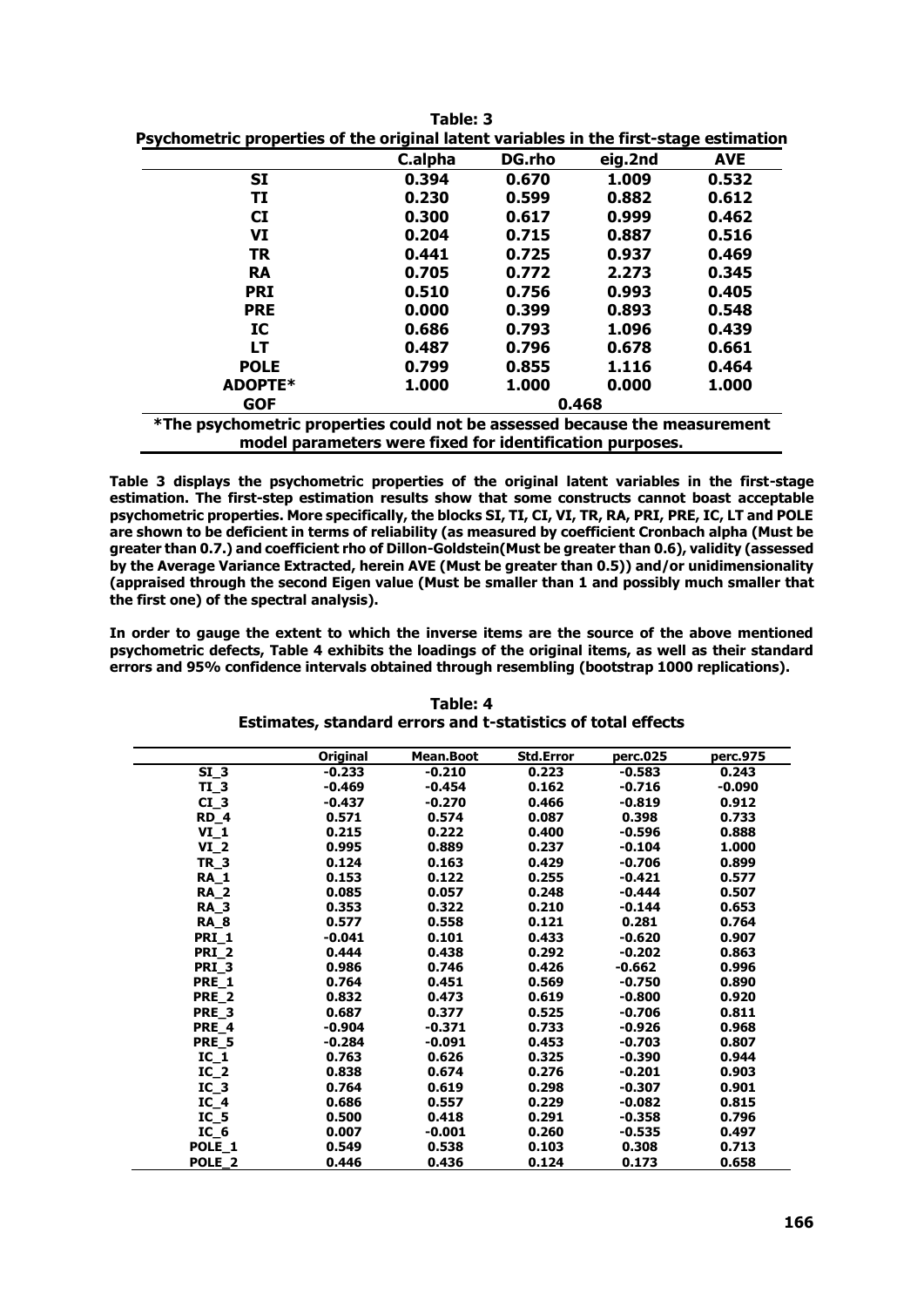**Table 4 confirms that the inverse items are fraught with problems. Not only are not they, for most cases, statistically significant (the confidence interval does contain zero), but they also have the wrong sign (even after reverse coding) or propagate a negative sign to other items pertaining to the same scale. In the rare cases where such problems are not evinced, the inverse items are part of a block that is not unidimensional and/or have loadings that are not large enough to achieve validity. Thus, it seemed inevitable that the inverse items should be removed. Hence, the pool of weeded items is comprised of: SI\_3, TI\_3, CI\_3, RD\_4, VI\_2, TR\_3, RA\_1, RA\_2, RA\_3, RA\_8, PRI\_1, PRE\_4 PRE\_5, IC\_6, IC\_5,POLE\_7, POLE\_ 1, and POLE\_2.**

|                 | AT | VA                                                                                                        | EX | AB | ID | SI | TI | <b>CI</b> | <b>AUT</b> | AF | IN <sub>1</sub> | IN <sub>2</sub> | IN3 | <b>ETU</b>                                                                                          | <b>RD</b>            | VI             |
|-----------------|----|-----------------------------------------------------------------------------------------------------------|----|----|----|----|----|-----------|------------|----|-----------------|-----------------|-----|-----------------------------------------------------------------------------------------------------|----------------------|----------------|
| AT              |    | 1.0000 0.53390.52160.27810.32520.33260.26830.2280-0.1567 0.2589 0.2760 0.2189 0.1274 0.4322 0.3143 0.1241 |    |    |    |    |    |           |            |    |                 |                 |     |                                                                                                     |                      |                |
| <b>VA</b>       |    |                                                                                                           |    |    |    |    |    |           |            |    |                 |                 |     | 1.00000.50830.41600.29120.34720.30440.1985-0.1164 0.2428 0.3434 0.3575 0.1676 0.3654 0.5848 -0.0574 |                      |                |
| EX              |    |                                                                                                           |    |    |    |    |    |           |            |    |                 |                 |     | 1.00000.44310.40680.40650.25790.1649-0.0118 0.1968 0.2072 0.2908 0.1281 0.3147 0.4087 0.0327        |                      |                |
| AB              |    |                                                                                                           |    |    |    |    |    |           |            |    |                 |                 |     | 1.00000.38990.37130.26640.1517-0.0988 0.0425 0.1755 0.2196 0.0732 0.1540 0.3881 -0.0559             |                      |                |
| ID              |    |                                                                                                           |    |    |    |    |    |           |            |    |                 |                 |     | 1,00000.35070.36890.3755-0.0395 0.2014 0.2281 0.3191 0.1804 0.3213 0.4705 0.0290                    |                      |                |
| <b>SI</b>       |    |                                                                                                           |    |    |    |    |    |           |            |    |                 |                 |     | 1.00000.40620.1827-0.0614 0.2753 0.2245 0.3357 0.1551 0.3996 0.5596 0.1393                          |                      |                |
| <b>TI</b>       |    |                                                                                                           |    |    |    |    |    |           |            |    |                 |                 |     | 1.00000.2977-0.2543 0.1941 0.2569 0.2368 -0.0046 0.4299 0.3591 -0.0503                              |                      |                |
| <b>CI</b>       |    |                                                                                                           |    |    |    |    |    |           |            |    |                 |                 |     | 1.000 -0.0462 0.1284 0.1870 0.1716 0.0651 0.3660 0.2578 -0.0125                                     |                      |                |
| <b>AUT</b>      |    |                                                                                                           |    |    |    |    |    |           |            |    |                 |                 |     | 1.0000 -0.1529 -0.1040 -0.0984 0.0014 -0.2709 -0.0912 0.1779                                        |                      |                |
| AF              |    |                                                                                                           |    |    |    |    |    |           |            |    |                 |                 |     | 1.0000 0.1932 0.2979 0.0274 0.3657 0.4026 0.0369                                                    |                      |                |
| IN1             |    |                                                                                                           |    |    |    |    |    |           |            |    |                 |                 |     | 1.0000 0.6249 0.1303 0.2861 0.3718 0.1044                                                           |                      |                |
| IN <sub>2</sub> |    |                                                                                                           |    |    |    |    |    |           |            |    |                 |                 |     | 1,0000 0.0786 0.3554 0.4501 0.1513                                                                  |                      |                |
| IN3             |    |                                                                                                           |    |    |    |    |    |           |            |    |                 |                 |     | 1.0000 0.1166 0.1053 -0.0487                                                                        |                      |                |
| <b>ETU</b>      |    |                                                                                                           |    |    |    |    |    |           |            |    |                 |                 |     |                                                                                                     | 1.0000 0.4251 0.0652 |                |
| <b>RD</b>       |    |                                                                                                           |    |    |    |    |    |           |            |    |                 |                 |     |                                                                                                     |                      | 1.0000 -0.1226 |
| VI              |    |                                                                                                           |    |    |    |    |    |           |            |    |                 |                 |     |                                                                                                     |                      | 1.0000         |
| <b>TR</b>       |    |                                                                                                           |    |    |    |    |    |           |            |    |                 |                 |     |                                                                                                     |                      |                |
| <b>RA</b>       |    |                                                                                                           |    |    |    |    |    |           |            |    |                 |                 |     |                                                                                                     |                      |                |
| <b>PRI</b>      |    |                                                                                                           |    |    |    |    |    |           |            |    |                 |                 |     |                                                                                                     |                      |                |
| <b>PRE</b>      |    |                                                                                                           |    |    |    |    |    |           |            |    |                 |                 |     |                                                                                                     |                      |                |
| IC              |    |                                                                                                           |    |    |    |    |    |           |            |    |                 |                 |     |                                                                                                     |                      |                |
| <b>UA</b>       |    |                                                                                                           |    |    |    |    |    |           |            |    |                 |                 |     |                                                                                                     |                      |                |
| <b>MF</b>       |    |                                                                                                           |    |    |    |    |    |           |            |    |                 |                 |     |                                                                                                     |                      |                |
| <b>PD</b>       |    |                                                                                                           |    |    |    |    |    |           |            |    |                 |                 |     |                                                                                                     |                      |                |
| <b>LT</b>       |    |                                                                                                           |    |    |    |    |    |           |            |    |                 |                 |     |                                                                                                     |                      |                |
| SN              |    |                                                                                                           |    |    |    |    |    |           |            |    |                 |                 |     |                                                                                                     |                      |                |
| <b>VOL</b>      |    |                                                                                                           |    |    |    |    |    |           |            |    |                 |                 |     |                                                                                                     |                      |                |
| <b>IM</b>       |    |                                                                                                           |    |    |    |    |    |           |            |    |                 |                 |     |                                                                                                     |                      |                |
| <b>POLE</b>     |    |                                                                                                           |    |    |    |    |    |           |            |    |                 |                 |     |                                                                                                     |                      |                |
| LO              |    |                                                                                                           |    |    |    |    |    |           |            |    |                 |                 |     |                                                                                                     |                      |                |
| <b>ADOPTE</b>   |    |                                                                                                           |    |    |    |    |    |           |            |    |                 |                 |     |                                                                                                     |                      |                |

| Table: 5                                     |  |  |  |  |  |  |  |
|----------------------------------------------|--|--|--|--|--|--|--|
| <b>Correlations between latent variables</b> |  |  |  |  |  |  |  |

**As for discriminate validity, Table 5 reports the correlations between latent variables. It can be verified that for each blocks all correlations are smaller than the square root of the AVE.** 

**According to the Fornell and Larcker criterion, discriminate validity is accredited. Furthermore, it is noteworthy that intercorrelations between first-order dimensions of communication and mediations are not high enough to warrant a reflective mode for the second-order constructs in the second step. That is why the formative mode (Mode B) will be specified for mediation and communication in the second step.**

**Second step: The partial mediation model M1 was estimated using PLS. The scores of the first-order dimensions of the Communication and Mediation constructs, calculated from the first step, were used as the indicators thereof. The reflective measurement mode (mode A) was specified for all blocks except Communication and Mediation for the reason stated above. The path coefficients, representing the hypothesized direct effects, are reported in Table 6, together with their standard errors and associated t-statistics obtained through resembling (bootstrap 1000 replications). Bidirectional significance tests were used for the sake of testing statistical significance. Coefficients significant at the 5% level are marked with double asterisks while coefficients significant at the 10% level are marked with an**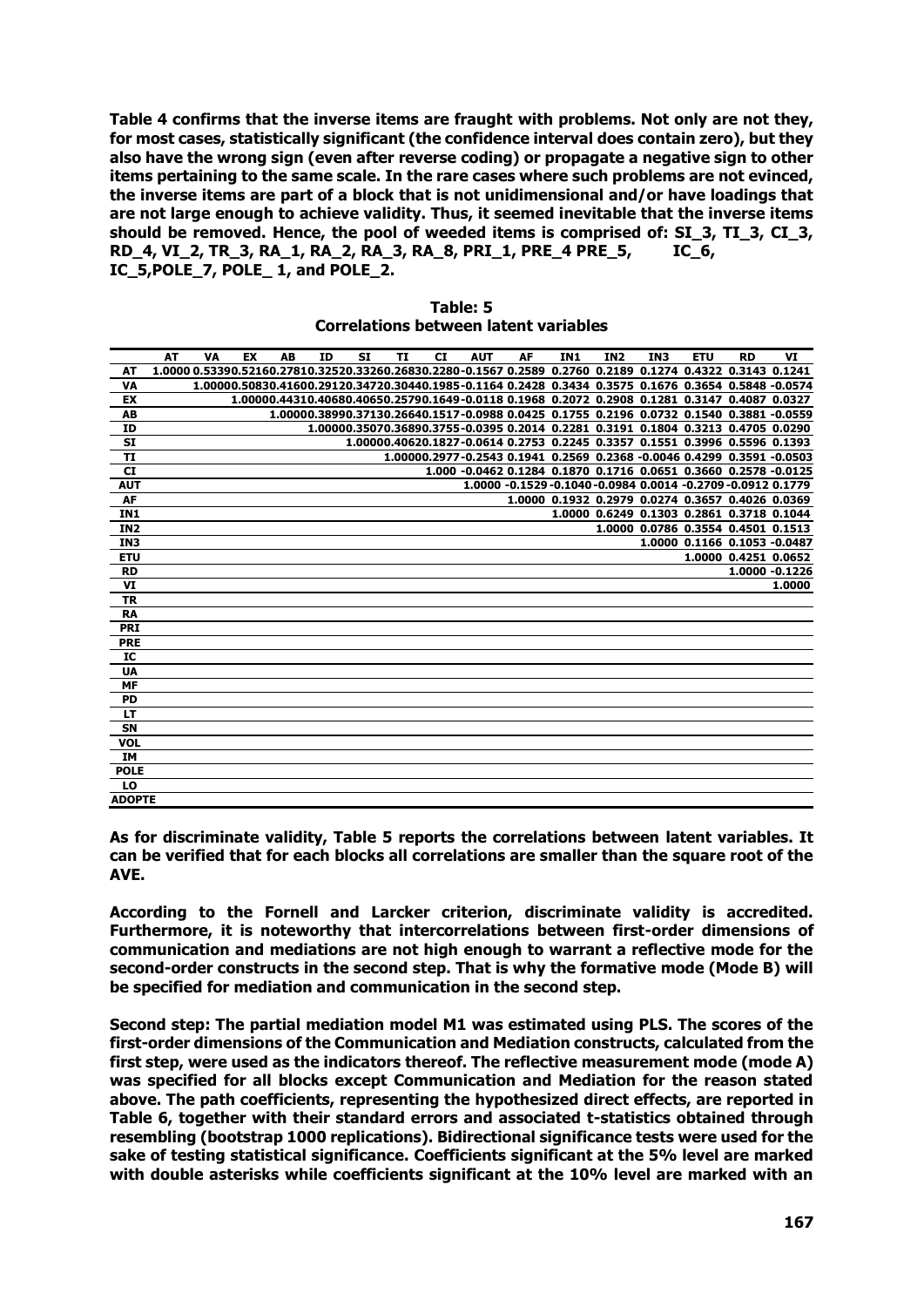**asterisk. Furthermore, direct effects that are either statistically significant or on the verge of statistical significance are highlighted in bold.**

**It appears from Table 6 that amongst the hypothesized effects on POLE, only the effects of COM, MF and VI are statistically significant (at the 5% conventional level). Although they did not achieve formal statistical significance, the effects of PRI and MED are roughly significant at the 10% level. Therefore, MED and PRI can be considered salient predictors of POLE, since augmenting the bootstrap replications is likely to reduce the standard errors of their effects, thereby conducting to their achieving statistical significance. All salient effects are positive and moderate in magnitude (ranging between 0.15 and 0.30), except for MF whose effect is negative. In turn, POLE exerts a significant moderate positive impact on LO, together with COM, LT and VA. Finally, LO AF and ID positively and significantly affect ADOPTE, whereas TR influences it negatively.** 

**With respect to the partial mediation theory underlying Model 1, it is noteworthy that POLE affects LO, which in turn affects ADOPTE, whereas POLE does not affect ADOPTE directly. This allows us to conjecture that LO may mediate completely mediate the effect of POLE on ADOPTE and that POLE may not only mediate the effects on LO but also the impacts on ADOPTE. Such conjectures needs further evidence to be sought in the subsequent analysis.**

**In order to check the plausibility the hypothesis of the meditational role of POLE underpinning Model M1, Table 6 reports estimates, standard errors and t-statistics of total effects. Total effects that are significant at the 5% level are marked with double asterisks while those significant at the 10% level are marked with an asterisk. Furthermore, total effects that are either statistically significant or on the verge of statistical significance are highlighted in bold.** 

| <b>Direct Effect</b>    | <b>Original Sample</b> | <b>Sample Mean</b> | <b>Standard Error</b> | T-statistic |
|-------------------------|------------------------|--------------------|-----------------------|-------------|
| AF-> ADOPTE             | $0.286958**$           | 0.297984           | 0.097675              | 2.937899    |
| $COM - > LO$            | $0.180605*$            | 0.173858           | 0.098518              | 1.833221    |
| $COM \rightarrow POLE$  | $0.252091**$           | 0.260096           | 0.114559              | 2.200531    |
| $ID \rightarrow ADOPTE$ | $0.298647**$           | 0.296808           | 0.107743              | 2.771847    |
| $LO -> ADOPTE$          | $0.312112**$           | 0.313976           | 0.121595              | 2.566824    |
| $LT - > LO$             | $0.137541*$            | 0.137153           | 0.070873              | 1.940665    |
| $MED \rightarrow POLE$  | 0.141123               | 0.135271           | 0.091587              | 1.540871    |
| $MF \rightarrow POLE$   | $-0.208727**$          | $-0.194153$        | 0.089334              | 2.336467    |
| $POLE - > LO$           | $0.245396**$           | 0.242285           | 0.089546              | 2.740440    |
| <b>PRI-&gt;POLE</b>     | 0.143595               | 0.132979           | 0.092597              | 1.550762    |
| TR -> ADOPTE            | $-0.173790*$           | $-0.162253$        | 0.103677              | -1.676265   |
| $VA \rightarrow LO$     | $0.245495**$           | 0.245400           | 0.102546              | 2.393997    |
| $VI \rightarrow POLE$   | $0.169023**$           | 0.154694           | 0.082590              | 2.046531    |

**Table: 6 Estimates, standard errors and t-statistics of path coefficients**

**Table 7 reports estimates, standard errors and t-statistics of total effects. Total effects that are significant at the 5% level are marked with double asterisks while those significant at the 10% level are marked with an asterisk. Furthermore, total effects that are either statistically significant or on the verge of statistical significance are highlighted in bold. To assess the partial mediation, we ought to focus on the total effects involving the mediation of POLE. In this respect, Table 7 shows that the total effects of COM, LT, VA and VOL on LO are either significant or on the verge of significance. Besides, these total effects are different from the associated direct effects. Consequently, POLE can be said to mediate the impacts of COM, LT, VA and VOL on LO. In the case of VOL mediation is complete since VOL does not influence LO directly. Likewise, while POLE does not influence ADOPTE directly, its total effect thereon is significant at the 10% level, which vouches for the complete mediation role of LO in the relationship between POLE and ADOPTE, since POLE influences LO which influences ADOPTE. As a consequence of POLE influencing ADOPTE indirectly, not only does POLE mediate the effects between external, internal and pedagogical factors on**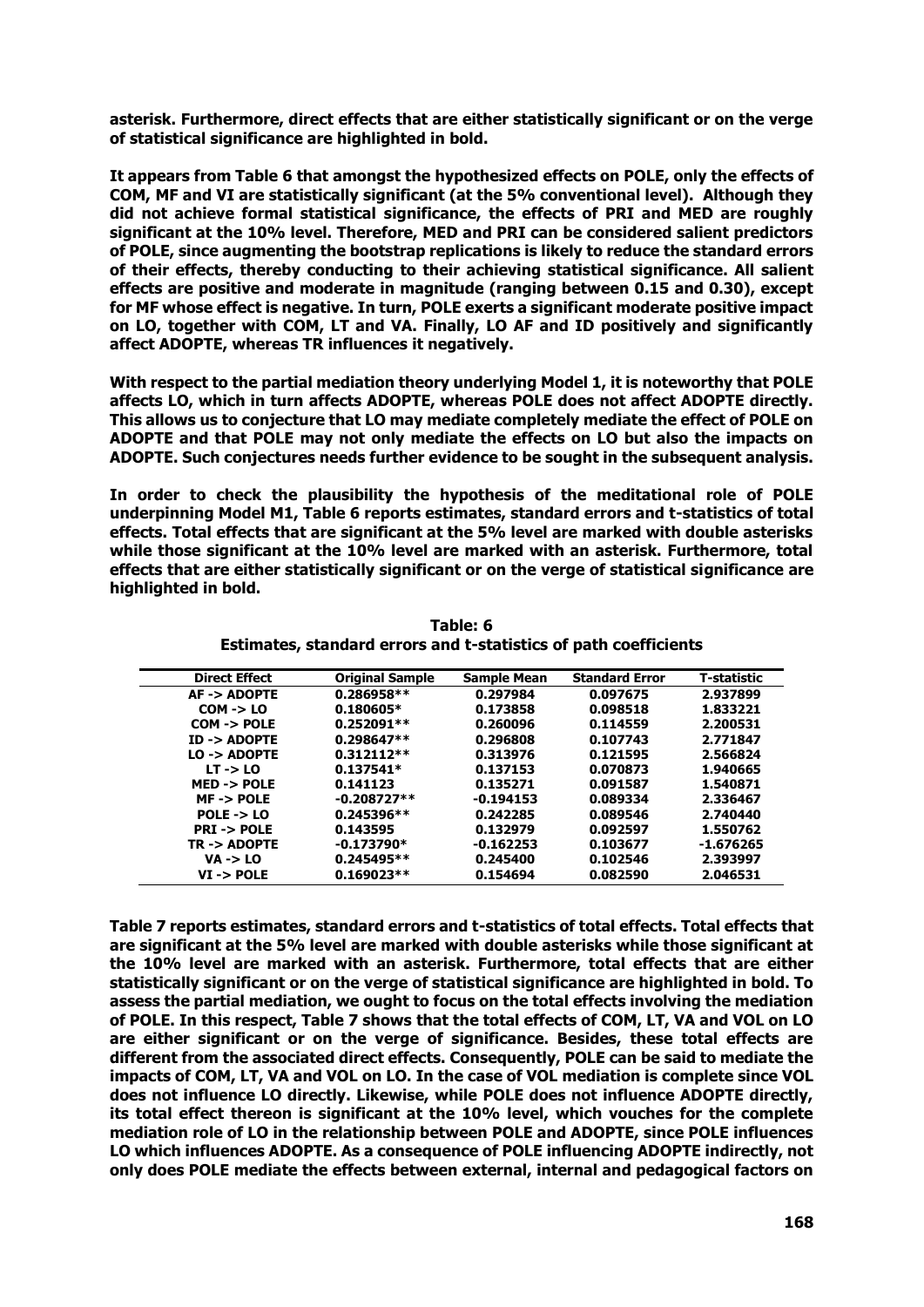**LO, but it also mediates their impacts on ADOPTE. Thus, it should come as no surprise that the total effects of AF, ID, TR and VA on ADOPTE are significant and different from the associated direct effects. Hence the mediation role of POLE in these relationships, mediation being complete in the latter case.**

| <b>Total Effect</b>     | <b>Original Sample</b> | <b>Sample Mean</b> | <b>Standard Error</b> | T-statistic |
|-------------------------|------------------------|--------------------|-----------------------|-------------|
| <b>AF-&gt; ADOPTE</b>   | $0.263951**$           | 0.277904           | 0.098332              | 2.684277    |
| $COM - > LO$            | $0.242468**$           | 0.236344           | 0.094069              | 2.577544    |
| COM-> POLE              | $0.252091**$           | 0.260096           | 0.114559              | 2.200531    |
| $ID \rightarrow ADOPTE$ | $0.287618**$           | 0.289545           | 0.112151              | 2.564561    |
| LO-> ADOPTE             | $0.312112**$           | 0.313976           | 0.121595              | 2.566824    |
| $LT - > LO$             | $0.133483*$            | 0.134554           | 0.070386              | 1.896430    |
| <b>MF-&gt;POLE</b>      | $-0.208727**$          | $-0.194153$        | 0.089334              | 2.336467    |
| <b>POLE-&gt; ADOPTE</b> | $0.159845*$            | 0.166473           | 0.089606              | 1.783861    |
| $POLE \rightarrow LO$   | $0.245396**$           | 0.242285           | 0.089546              | 2.740440    |
| TR -> ADOPTE            | $-0.174922$            | $-0.170102$        | 0.108583              | 1.610956    |
| $VA -> ADOPTE$          | 0.190580               | 0.167116           | 0.120316              | 1.583990    |
| $VA \rightarrow LO$     | $0.284504**$           | 0.285792           | 0.114240              | 2.490404    |
| $VI \rightarrow POLE$   | $0.169023**$           | 0.154694           | 0.082590              | 2.046531    |
| $VOL \rightarrow LO$    | 0.123107               | 0.137117           | 0.078024              |             |

**Table: 7 Estimates, standard errors and t-statistics of total effects**

# **PLS Estimation of Moderation Model 2**

**First step: the first step estimation of model 2 proceeded analogously with model 1 and yielded similar conclusions in terms of reliability, unidimensionality, convergent validity and discriminant validity. As a consequence, there is little use reproducing the results of the first step herein.**

**The only difference between the twain models lies in the specification. In fact, moderating effects were estimated based on the product indicator approach proposed by Chin, et.al, (1996) [22]. According to this approach, the moderating effect of a latent variable Z on the impact of an independent latent variable X on a latent dependent variable Y consists of the effect on Y of a latent interaction variable equivalent to a created latent variable made up of the product of X and Z. Using the standardized indicators of the predictor variable (i.e., X) and the moderator variable (i.e., Z), product indicators are then developed by creating all possible products from the two sets of indicators. These product indicators are used to reflect the latent interaction variable. Hence, specification of latent interaction variables consisting of products of POLE and all external, internal and pedagogical factors, and the operationalization thereof with all possible products of the indicators of POLE and the indicators of these factors.**

**Second step: Table 8 reports estimates of paths coefficients specified in model 2 along with their standard errors and associated t-statistics obtained through resampling (bootstrap with only 500 replications do to limitations of available computing power). Path coefficients include both linear and nonlinear effects. Linear effects are the main effects of predictors, whereas nonlinear effects are interaction effects. Bidirectional significance tests were used for the sake of testing statistical significance. Coefficients significant at the 5% level are marked with double asterisks while coefficients significant at the 10% level are marked with an asterisk. Furthermore, path coefficients that are either statistically significant or on the verge of statistical significance are highlighted in yellow. It behooved us to consider coefficients that are on the verge of statistical significance, because we reckon that an increase in the number of bootstrap replications would have dwindled their standard errors, thereby rendering them statistically significant.**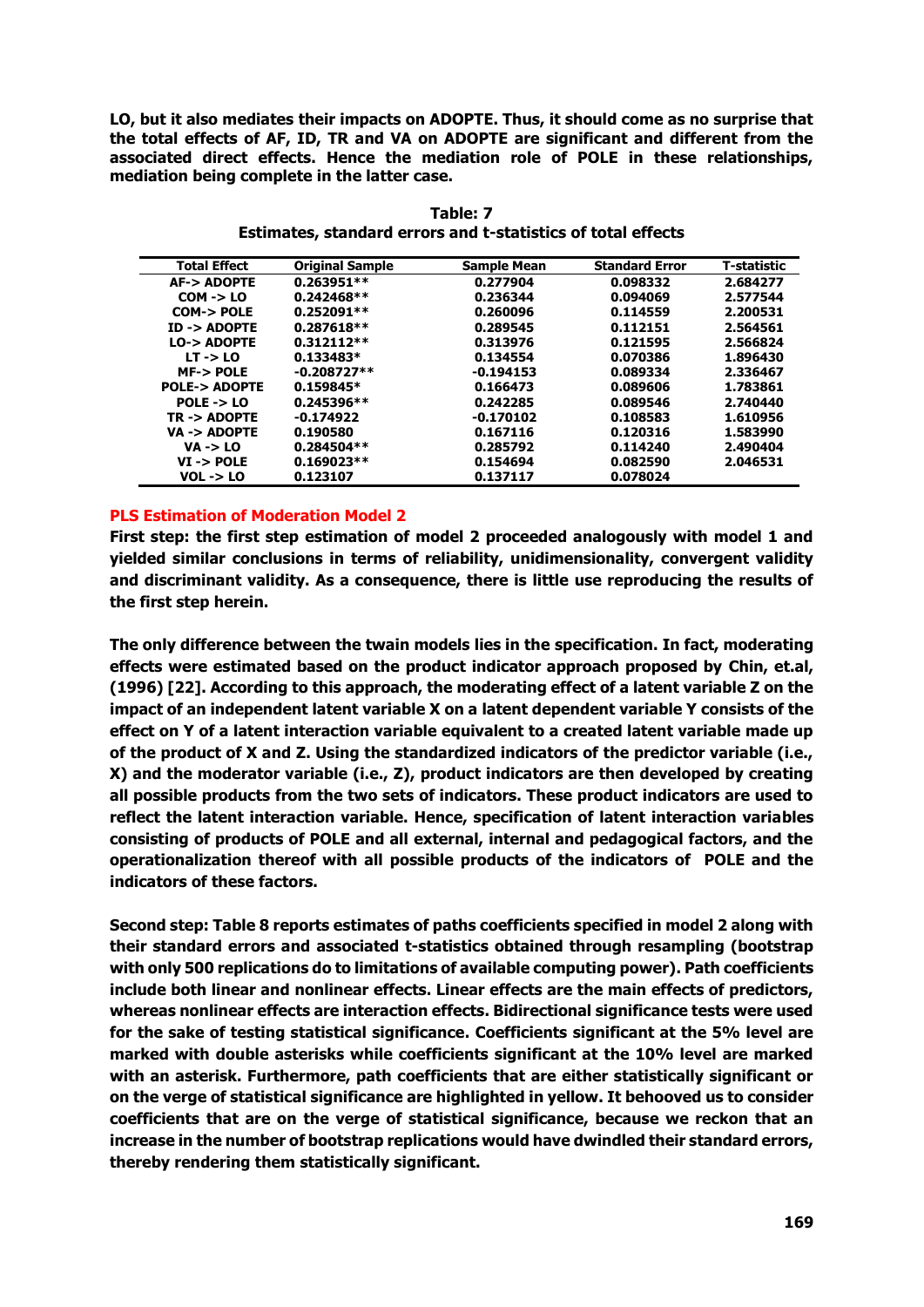| <b>Total Effect</b>     | <b>Original Sample</b> | <b>Sample Mean</b> | <b>Standard Error</b> | T-statistic |
|-------------------------|------------------------|--------------------|-----------------------|-------------|
| $AB * POLE - > LO$      | $1.126662*$            | 0.798927           | 0.678663              | 1.660120    |
| AF-> ADOPTE             | $0.269265**$           | 0.281265           | 0.092077              | 2.924358    |
| AT -> ADOPTE            | $-0.145152$            | $-0.154022$        | 0.130817              | 1.109585    |
| $AT \rightarrow LO$     | 0.386258               | 0.229691           | 0.513810              | 0.751754    |
| AF-> ADOPTE             | $0.269265**$           | 0.281265           | 0.092077              | 2.924358    |
| ID-> ADOPTE             | $0.303455**$           | 0.309326           | 0.105718              | 2.870422    |
| $ID \rightarrow LO$     | $1.063578**$           | 0.832283           | 0.551137              | 1.929788    |
| $IC \rightarrow ADOPTE$ | $-0.128857$            | $-0.120830$        | 0.105287              | 1.223859    |
| $ID * POLE - > LO$      | $-1.992796**$          | -1.566847          | 0.931094              | 2.140273    |
| $LO \rightarrow ADOPTE$ | $0.325274**$           | 0.307028           | 0.123841              | 2.626545    |
| $RD \rightarrow LO$     | $-1.625438*$           | -1.103701          | 0.861728              | 1.886254    |
| $RD * POLE -> LO$       | 2.797140**             | 1.958689           | 1.312358              | 2.131385    |
| POLE -> ADOPTE          | 0.082157               | 0.087366           | 0.101457              | 0.809776    |
| $SN \rightarrow LO$     | 1.158637               | 0.628762           | 0.750755              | 1.543297    |
| $SN * POLE - > LO$      | -1.924728              | -1.077831          | 1.210962              | 1.589420    |
| TR-> ADOPTE             | $-0.183640*$           | -0.178600          | 0.105691              | 1.737515    |
| <b>VA -&gt; LO</b>      | 1.014509               | 0.609143           | 0.631320              | 1.606964    |
| $TR \rightarrow LO$     | $-0.071104$            | $-0.138703$        | 0.559403              | 0.127108    |

**Table: 8 Estimates, standard errors and t-statistics of total effects**

**Table 8 shows that the variables which influence LO directly and linearly are COM and VA. Likewise the variables which influence ADOPTE directly and linearly are AF, ID, TR and LO, with the effect of TR being negative. On the other hand, it turned out that AB, ID, RD and SN exert a nonlinear effect on LO, in the sense that their impact thereon is moderated by POLE.**

## **RESULTS**

**As model 1 and model 2 are irreconcilable and imply different managerial recommendations, it is of great import to know which one is more plausible. For want of a formal statistical test allowing to reject one model in favor of the other, as is the case of the likelihood ratio test in the context covariance-based structural equation models, model comparison can be done heuristically, hinging upon goodness of fit indexes meant to reflect the extent to which a model is in accord with the gathered data. The goodness of fit indexes considered herein are the coefficient of determination (R2), the cross-validated communality index and the cross-validated redundancy index.**

**The coefficient of determination (R2 or R square) denotes the proportion of the variance of a dependent variable explained by the independent variables. The cross-validated communality index measures the quality of the measurement model for each block. The cross-validated redundancy index measures the quality of the structural model for each endogenous block, taking into account the measurement model Stone–Geisser's (Q2). Following Wold (1982, 1982, p. 301) the cross-validation test of Stone and Geisser fits soft modeling like hand in glove. In calculating cross-validated communalities and redundancies, the blindfolding procedure was employed with an omission distance equal to 8, in line with the recommendations of Herman Wold.**

| Table: 9                          |  |  |  |  |  |  |
|-----------------------------------|--|--|--|--|--|--|
| R squares in the two rival models |  |  |  |  |  |  |

| R <sub>2</sub>                                                     | Model 1  | Model 2  |  |  |  |  |
|--------------------------------------------------------------------|----------|----------|--|--|--|--|
| <b>ADOPTE</b>                                                      | 0.252274 | 0.254049 |  |  |  |  |
| LO                                                                 | 0.548840 | 0.692682 |  |  |  |  |
| <b>POLE</b>                                                        | 0.314662 | $n.a.*$  |  |  |  |  |
| Not applicable because POLE is not a dependent variable in Model 2 |          |          |  |  |  |  |

**Table 9 reports r squares in the two rival models. It reveals that while the two models explain quite the same amount of variance of ADOPTE (which should come as no surprise**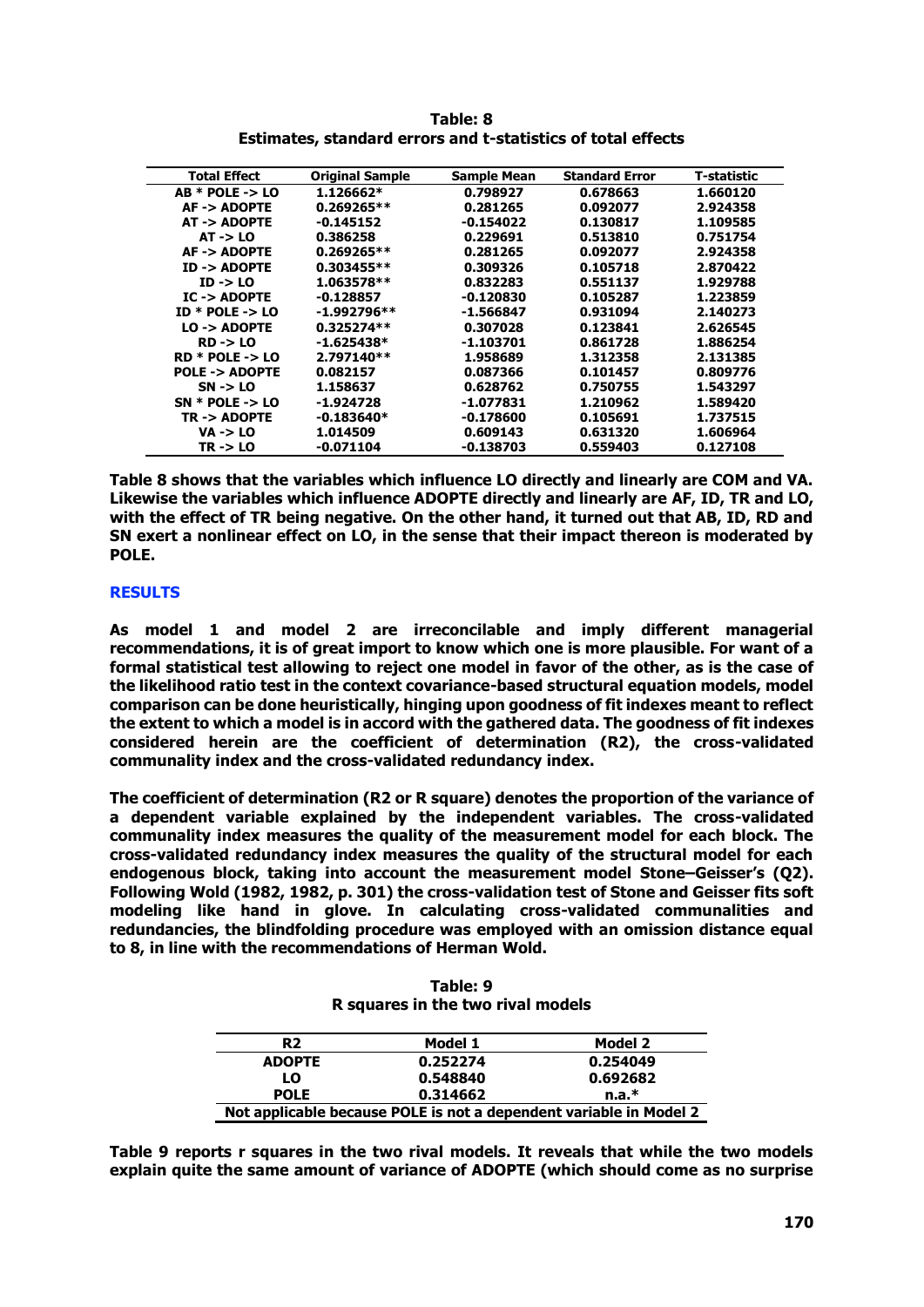**since this dependent variables is regressed on the same predictors in both models), model 2 explains a fairy greater proportion of the variance of LO than its counterpart. Hence the superiority model 2 in terms of explanatory power.**

**Table: 10 Cross-validated redundancies in the two rival models**

| Cross-validated redundancy                                         | Model 1     | Model 2  |  |  |
|--------------------------------------------------------------------|-------------|----------|--|--|
| <b>ADOPTE</b>                                                      | $-0.082926$ | 0.262926 |  |  |
| LO                                                                 | 0.290007    | 0.469804 |  |  |
| <b>POLE</b>                                                        | 0.120539    | $n.a.*$  |  |  |
| Not applicable because POLE is not a dependent variable in Model 2 |             |          |  |  |

**Table 10 reports cross-validated redundancies in the two rival models. Not are the redundancies greater for both LO and ADOPTE in model 2 than their counterparts in model 1, but the redundancy of ADPTE in model 1 is also negative, which betrays serious problems in terms of goodness of fit.**

**Table: 11 Cross-validated communalities in the two rival models**

| <b>Cross-validated</b><br>communality | Model 1  | Model 2  | <b>Cross-validated</b><br>communality | Model 1     | Model 2  |
|---------------------------------------|----------|----------|---------------------------------------|-------------|----------|
| AB                                    | 0.294768 | 0.641981 | MF                                    |             | 1.000000 |
| <b>ADOPTE</b>                         |          | 0.991880 | <b>PD</b>                             | 0.329473    | 0.766370 |
| AF                                    | 0.304058 | 0.535982 | <b>POLE</b>                           | 0.287227    | 0.293249 |
| AT                                    | 0.341532 | 0.595104 | <b>PRE</b>                            | 0.424658    | 0.741299 |
| <b>COM</b>                            | 0.087836 | 0.422717 | <b>PRI</b>                            | $-0.000000$ | 1.000000 |
| <b>ETU</b>                            | 0.387036 | 0.639405 | RA                                    | 0.368129    | 0.610697 |
| EX                                    | 0.276552 | 0.558185 | <b>RD</b>                             | 0.495589    | 0.757012 |
| IC                                    | 0.319316 | 0.575100 | <b>SN</b>                             | 0.295914    | 0.580992 |
| ID                                    | 0.270021 | 0.513037 | <b>TR</b>                             | 0.114458    | 0.685941 |
| IΜ                                    | 0.560744 | 0.786703 | UA                                    | 0.332386    | 0.529916 |
| LO                                    | 0.379699 | 0.678124 | VA                                    | 0.438966    | 0.663826 |
| LT                                    | 0.054692 | 0.659650 | VI                                    | ۰           | 1.000000 |
| <b>MED</b>                            | 0.088431 | 0.497801 | <b>VOL</b>                            | 0.284800    | 0.778442 |

**Table 11 reports cross-validated communalities in the two rival models. It reveals that the cross communalities for all latent variables are greater, sometimes by far, in model 2 than their counterparts in model 1. Thus, it appears that model 2 outperforms model 1 in terms of all goodness-of-fit criteria. Model 2 can therefore be said to provide a better fit to the data than model 1. As a result, it can be concluded that in the relationship between external, internal and pedagogical factors and LO, POLE is a moderator rather than a mediator.** 

## **CONCLUSION AND FUTURE WORK**

**While we used a combination of extended frameworks in this research, the interesting results were found about the research framework that combines the modified innovation diffusion theory (IDT) in conjunction with modified version of the Biggs and Moore model both in the earlier study in addition to this research.**

**The current research activity been extend the study of e-learning by concentrating on learning where mixed modes were taken into account. In addition a mixture of types of technological software solutions for interactive multimedia and e-learning were investigated (e.g. Wikis, Blogs, Skype). In other words, does the use of interactive multimedia and e-learning tools moderate the presage and learning outcome relationship?** 

**As indicate the students in this research were undergraduate and graduate students experiencing their perspective of interactive multimedia and e-learning environment.**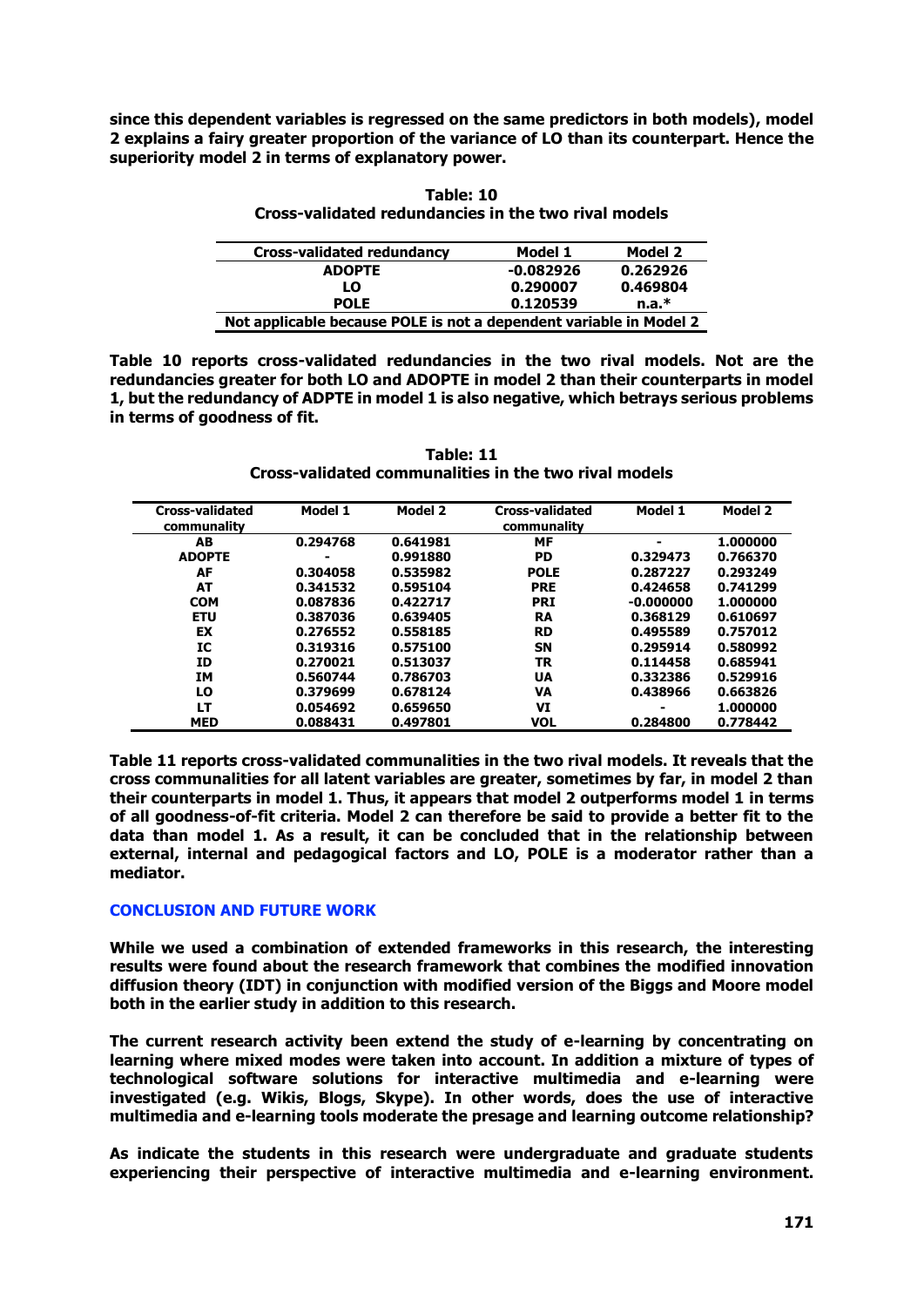**Hence it would be interesting to examine and test the role of moderating interactive multimedia and e-learning in the extended framework when the undergraduate and graduate students have more experience with interactive multimedia and e-learning.**

**BIODATA and CONTACT ADDRESSES of the AUTHORS**



**Fathia LAHWAL is PhD Student in STRL De Montfort University, United Kingdom, at College of Computing. Her department is Software Technology Research Laboratory. Her research areas are multimedia and e-learning services.**

**Fathia LAHWAL Software Technology Research Laboratory (STRL) De Montfort University, Leicester, United Kingdom Phone: +447453510579 e-Mail: fathia272002@yahoo.co.uk**



**Ajlan S. AL-AJLAN is Assistant Professor of management information system. His position is Vice-Dean of Academic Affairs at the College of Computer, Qassim University, Saudi Arabia. He finished his Ph.D. De Montfort University, United Kingdom. His teaching areas are management information systems, e-leaning systems (Moodle), distance learning, introduction to technology, information technology, decision support system and intelligent system. His research areas are e-leaning, distance** 

**learning, strategy of e-learning, digital watermarking, multimedia application, watermarking technology, web services.**

**Ajlan S. AL-AJLAN College of Business & Economics, Qassim University, Buraidah, Saudi Arabia, Phone: +966550856741 e-Mail: ajlan2010@gmail.com**



**Mohamad AMAIN is PhD Student in STRL De Montfort University, United Kingdom, at College of Computing. His department is Software Technology Research Laboratory. His research areas are information technology, project management, risk management, human resources, human development, economy planning, research methodologies, action research, e-learning and media.**

**Mohamad AMAIN Software Technology Research Laboratory (STRL) De Montfort University, Leicester, United Kingdom Phone: +447969972956 e-Mail: mohamed372005@yahoo.co.uk**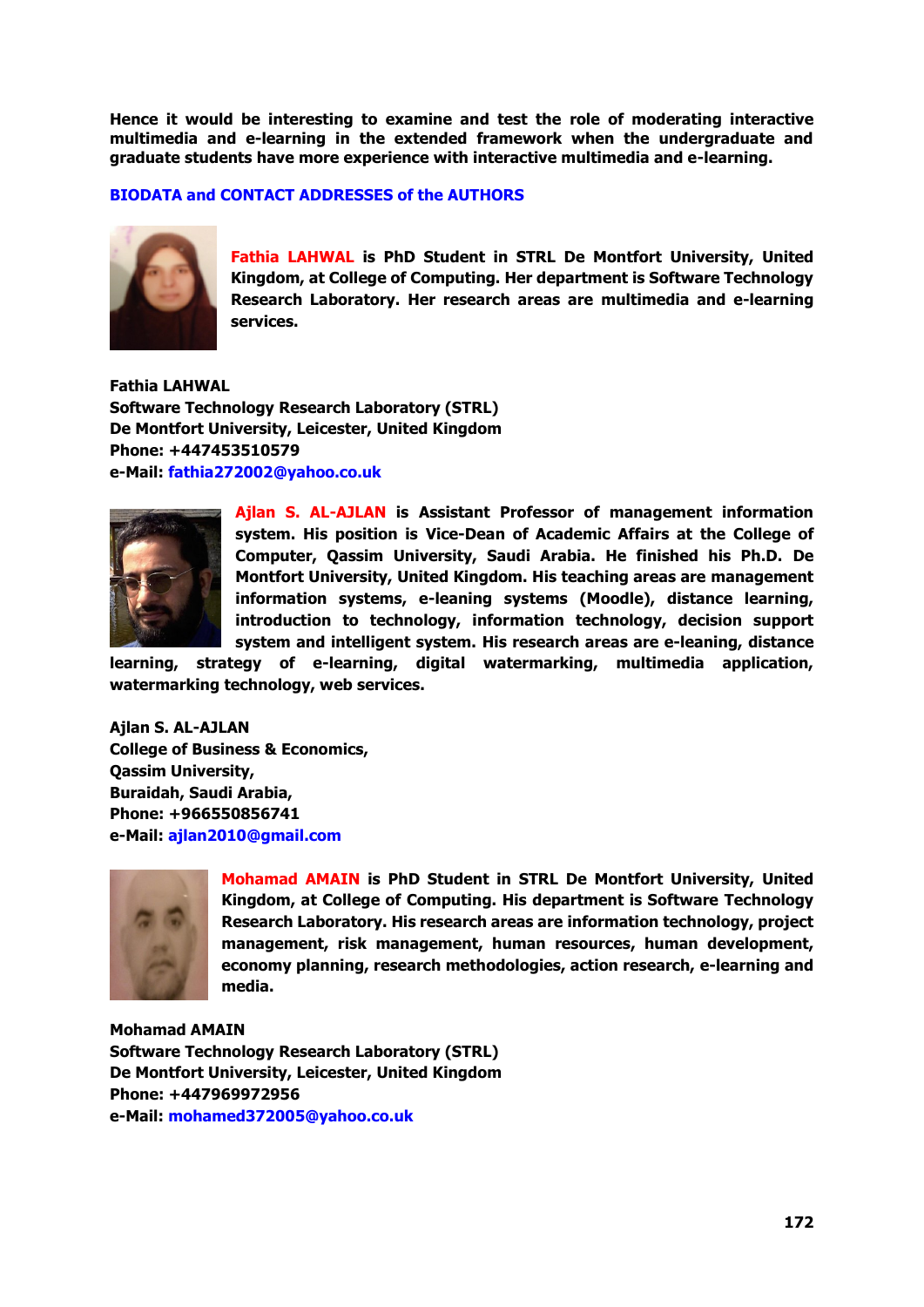## **REFERENCES**

- **Agarwal, R. & Karahanna, E. (2000) Time Flies When You're Having Fun: Cognitive Absorption and Beliefs about Information Technology Usage. MIS Quarterly, 24(4), pp. 665-694.**
- **Al-Zoubi, A. et al., (2011) E-learning adoption among adult workers in Jordan. Academic Research International Journal, 1(2), pp 354-374.**
- **Biggs, J. and Moore, P. (1993). The Process of Learning. 3rd ed., Australia: Prentice Hall.**
- **Chin, W. et al., (1996) A Partial Least Squares Latent Variable Modeling Approach For Measuring Interaction Effects: Results From A Monte Carlo Simulation Study And Voice Mail Emotion/Adoption Study. Proceedings of the Seventeenth International Conference on Information Systems. Cleveland, Ohio.**
- **Debevc, M. & Bele, J. (2008) Usability testing of e-learning content used in two learning management systems, Eurodl. Retrieved February 11, 2016 from [http://www.eurodl.org/ materials/c](http://www.eurodl.org/%20materials/)ontrib/2008/Debevc\_Bele.htm**
- **Denscombe, M. (2010) The Good Research Guide: For Small-scale Social Research Projects, 4th ed., UK: Open University Press.**
- **Duan, Y. et al., (2010) A study on e-learning take-up intention from an innovation adoption perspective: A case in China. Journal of Computers & Education. 55(1), pp. 237-246.**
- **Haverila, M. (2010) Factors affecting new product success in technology companies: the Case of Finland. International Journal of Product Development, 12 (2), pp. 176- 198.**
- **Haverila, M. & Barkhi, R. (2009) The influence of experience, ability and interest on elearning effectiveness, European Journal of Open Distance and Learning, 7 (1),pp.1-13.**
- **Heilesen, S. & Josephsen, J. (2008) E-learning between augmentation & disruption. Journal of computer and Education, 50(2), pp.525-534.**
- **Henseler, J. et al., (2007) Investigating the moderating role of fit on sports sponsoring and brand equity: a structural model. International Journal of Sports Marketing and Sponsorship, 8 (4), pp. 321-329.**
- **Hsiu-Li Liao. et al., (2008) The role of experience and innovation characteristics in the adoption and continued use of e-learning websites, Computers & Education, 51(4), pp. 1405-1416.**
- **Inayatullah, S. (2003) Ageing: Alternative futures and policy choices. Foresight Journal, 5(6), pp. 8-17.**
- **Liaw, S. (2008) Investigating students' perceived satisfaction, behavioral intention, and effectiveness of e-learning. Journal of Computers & Education, 51(2), pp. 864– 873.**
- **Liu, H. et al., (2009) Impact of media richness and flow on e-learning technology acceptance. Journal of Computers and Education, 52(3), pp: 599–607.**